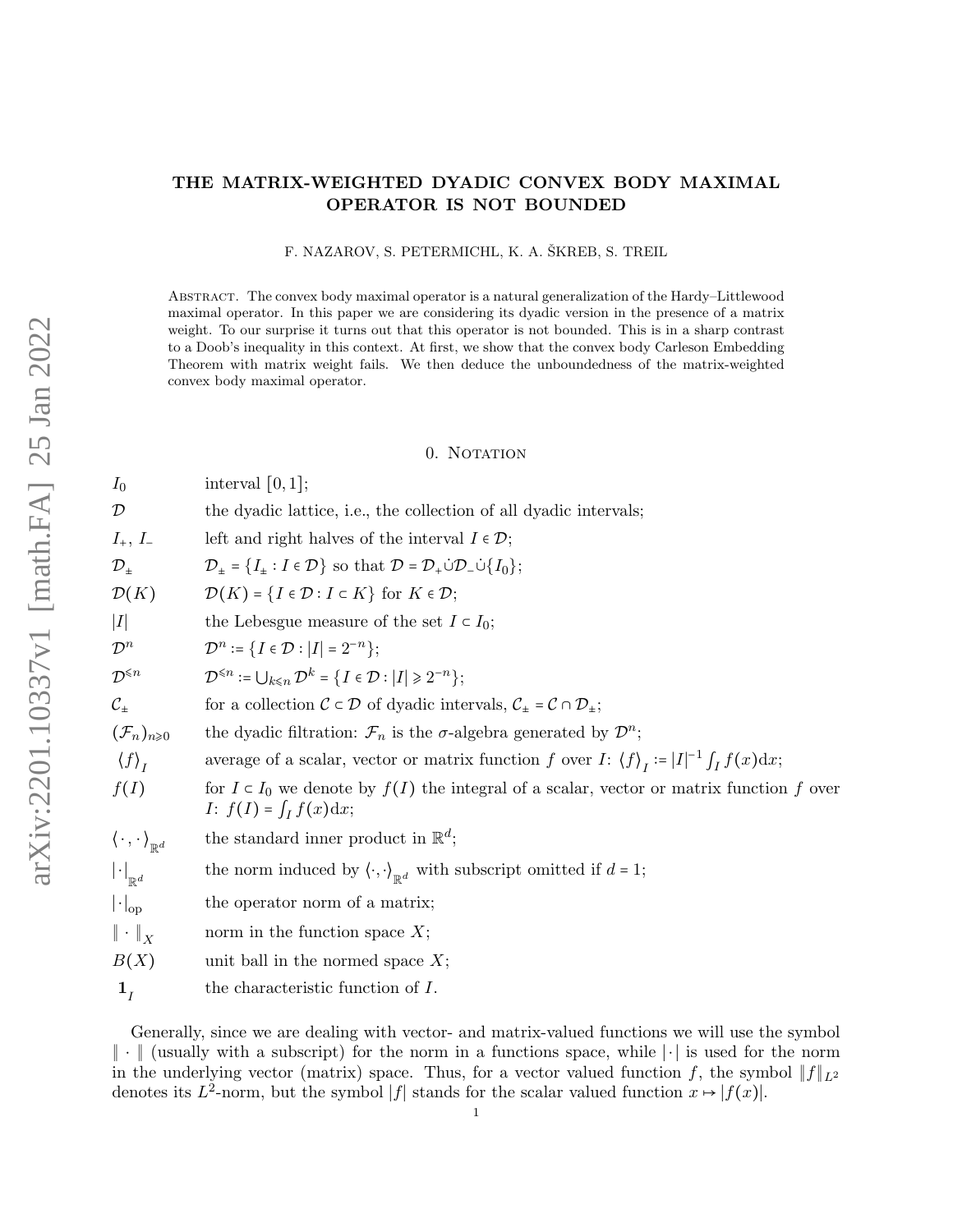Finally, we will use the *linear algebra notation*, identifying vector a in a Hilbert space  $\mathcal{H}$  with the operator  $\alpha \mapsto \alpha a$  acting from scalars to H. In this case the symbol  $a^*$  denotes the (bounded) linear functional  $x \mapsto (x, a)$ . In our case H is the real Hilbert space  $\mathbb{R}^d$ , vectors in  $\mathbb{R}^d$  are the column vectors, and  $a^*$  is just the transpose of the column  $a$ .

#### 1. Introduction

The simple dyadic maximal function

$$
\mathcal{M}f(x) = \sup_{I \in \mathcal{D}: x \in I} |\langle f \rangle_I|
$$

and the dyadic Hardy-Littlewood maximal function

$$
\mathcal{M}^c f(x) = \sup_{I \in \mathcal{D}: x \in I} \langle |f| \rangle_I
$$

together with their scalar weighted analogues

$$
\mathcal{M}_{w}f(x) = \sup_{I \in \mathcal{D}: x \in I} \frac{1}{w(I)} \left| \int_{I} f(y)w(y) \mathrm{d}y \right|
$$

and

$$
\mathcal{M}^c_w f(x) = \sup_{I \in \mathcal{D}: x \in I} \frac{1}{w(I)} \int_I |f(y)| w(y) dy
$$

for positive  $w \in L^1$  are classical objects in harmonic analysis. (The reason for the superscript c will become clear in the next section.)

The inequality

$$
\|\mathcal{M}_w\|_{L^2_w(\mathbb{R}) \to L^2_w(\mathbb{R})} \leq 2
$$

is a special case of Doob's inequality and the same inequality for  $\mathcal{M}_w^c$  follows immediately from the observations that  $\mathcal{M}_w^c f = \mathcal{M}_w |f|$  and  $||f||_{L^2_w(\mathbb{R})} = ||f||_{L^2_w(\mathbb{R})}$ .

The boundedness of  $\mathcal{M}_w$  or  $\mathcal{M}_w^c$  in  $L^2_w(\mathbb{R})$  can be rewritten as the boundedness of the operators

$$
M_w f(x) = \sup_{I \in \mathcal{D}: x \in I} \left| w^{1/2}(x) \frac{1}{w(I)} \int_I f(y) w(y) \mathrm{d}y \right|
$$

and

$$
M_w^c f(x) = \sup_{I \in \mathcal{D}: x \in I} w^{1/2}(x) \frac{1}{w(I)} \int_I |f(y)| w(y) dy
$$

from  $L^2_w(\mathbb{R})$  to the usual  $L^2(\mathbb{R})$ .

The natural counterpart (see the next section for details) of  $M_w f$  and  $M_w^c f$  in the case when f is a vector-valued function and  $W$  a matrix weight (a positive definite matrix function) are

$$
M_W f(x) = \sup_{I \in \mathcal{D} : x \in I} \left| W^{1/2}(x) \langle W \rangle_I^{-1} \langle W f \rangle_I \right|_{\mathbb{R}^d}
$$

and

$$
M_W^c f(x) = \sup_{\substack{I \in \mathcal{D} : x \in I \\ \varphi_I : I \to [-1,1]}} \left| W^{1/2}(x) \langle W \rangle_I^{-1} \langle \varphi_I W f \rangle_I \right|_{\mathbb{R}^d}
$$

.

When  $d = 1$  use the signum of  $Wf$  on I for  $\varphi_I$  to get the usual absolute value. This definition will be shown in the next section to be equivalent to a Christ-Goldberg type definition. The boundedness of these operators from  $L^2_{\nu}$  $\frac{2}{W}(\mathbb{R}^d)$  to  $L^2(\mathbb{R})$  when  $W = \text{Id}_d$  remains a simple consequence of Doob's inequaliy, but is more complicated for general matrix weights. The positive result for  $M_W f$  was established in [\[PePoRe18\]](#page-14-0) by reducing it to the weighted Carleson Embedding Theorem from  $\lbrack \text{CuTr15} \rbrack$ .: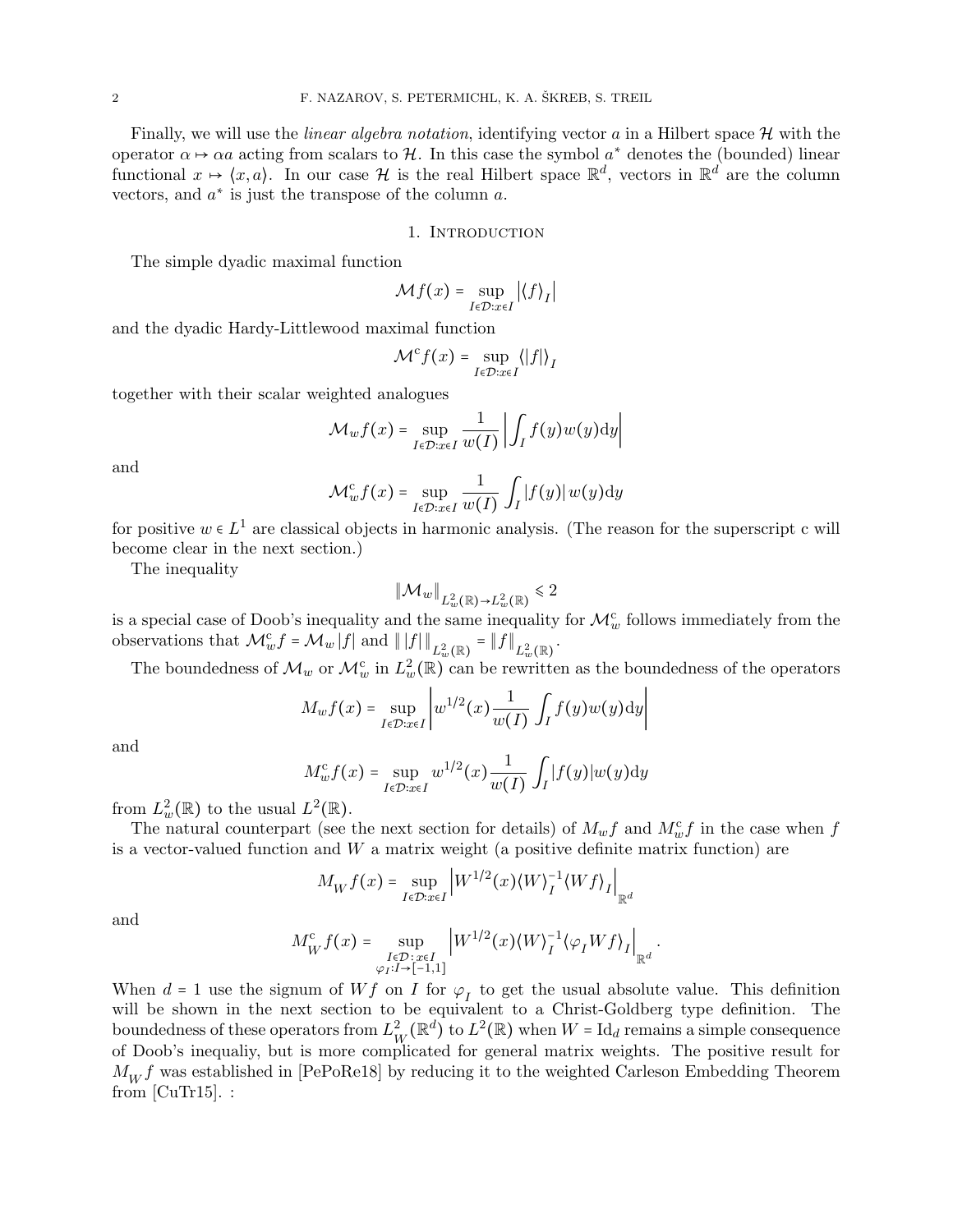<span id="page-2-1"></span>**Theorem 1.1.** (Culiuc, Treil) Let W be a matrix weight and  $(A_I)_{I \in \mathcal{D}}$  a sequence of positive definite matrices. Then the following are equivalent:

(i) There exists  $c_{(i)} > 0$  such that for all  $K \in \mathcal{D}$ ,

$$
\frac{1}{|K|} \sum_{I \in \mathcal{D}(K)} \langle W \rangle_I A_I \langle W \rangle_I \leq c_{(i)} \langle W \rangle_K.
$$

(ii) There exists  $c_{\text{(ii)}} > 0$  such that for all  $f \in L^2$  $_K^2(\mathbb{R}^d)$ ,

$$
\sum_{I \in \mathcal{D}} \left| A_I^{1/2} \langle W f \rangle_I \right|_{\mathbb{R}^d}^2 \leq c_{\text{(ii)}} \| f \|_{L^2_W(\mathbb{R}^d)}^2.
$$

Moreover, the best possible constants  $c_{(i)}$  and  $c_{(ii)}$  in (i) and (ii) satisfy  $c_{(i)} \le c_{(ii)} \le Cc_{(i)}$  with  $C > 0$ only depending on the dimension d but not on W.

The bound for the norm  $||M_W||_{L^2_W(\mathbb{R}^d) \to L^2(\mathbb{R})}$  follows by the so-called linearization technique and the exact statement is as follows:

**Theorem 1.2.** (Petermichl, Pott, Requera) Let  $W$  be a matrix weight. Then

$$
\|M_W\|_{L^2_W(\mathbb{R}^d)\to L^2(\mathbb{R})} \leq C,
$$

where C depends only on d.

These results raised hopes that the larger maximal function  $M_W^c$  may be bounded from  $L_V^2$  $^2_W(\mathbb{R}^d)$ to  $L^2(\mathbb{R})$  as well, so it came as a surprise to us that in general it actually is not. The main purpose of this paper is to present and discuss the counter-example. Again, to construct it, we show that the corresponding convex body Carleson Embedding Theorem fails, which was also quite surprising for us and which may be of independent interest. Here are the precise formulations of our negative results:

<span id="page-2-0"></span>**Theorem 1.3.** For any fixed dimension  $d \geq 2$ , there exist a matrix weight W and a sequence  $(A_I)_{I \in \mathcal{D}}$  of positive definite matrices such that there exists  $c_{(i)} > 0$  such that for all  $K \in \mathcal{D}$ 

<span id="page-2-2"></span>
$$
\frac{1}{|K|} \sum_{I \in \mathcal{D}(K)} \langle W \rangle_I A_I \langle W \rangle_I \leq c_{\text{(i)}} \langle W \rangle_K,\tag{1.1}
$$

but there exist  $f \in L^2$  $_{W}^{2}(\mathbb{R}^{d})$  and a sequence  $(\varphi_{I})_{I\in\mathcal{D}}, -1 \leq \varphi_{I} \leq 1$ , such that

<span id="page-2-3"></span>
$$
\sum_{I \in \mathcal{D}} \left| A_I^{1/2} \langle \varphi_I W f \rangle_I \right|_{\mathbb{R}^d}^2 = \infty. \tag{1.2}
$$

<span id="page-2-4"></span>**Theorem 1.4.** For any fixed dimension  $d \ge 2$ , there exists a matrix weight W such that  $M_V^c$  does not map  $L^2_{\nu}$  $_{W}^{2}(\mathbb{R}^{d})$  to  $L^{2}(\mathbb{R})$ .

### 2. Discussion of definitions

Let f be a vector-valued function with values in  $\mathbb{R}^d$ . A Hardy-Littlewood maximal function of f at x is a quantity allowing one to control all averages of f over intervals containing x. The most straightforward quantity of that type is just  $\sup_{I\in\mathcal{D}:x\in I}\langle |f|_{\mathbb{R}^d}\rangle_I$ . However, this quantity is often too crude when  $f$  is large in some directions and small in some other ones (all such information is completely lost here) and is too strongly tied to the particular choice of the Euclidean norm in  $\mathbb{R}^d$ to yield useful bounds in the case when the size of  $f$  is measured in some other norm, especially in a norm depending on a point, as it is the case in matrix-weighted spaces.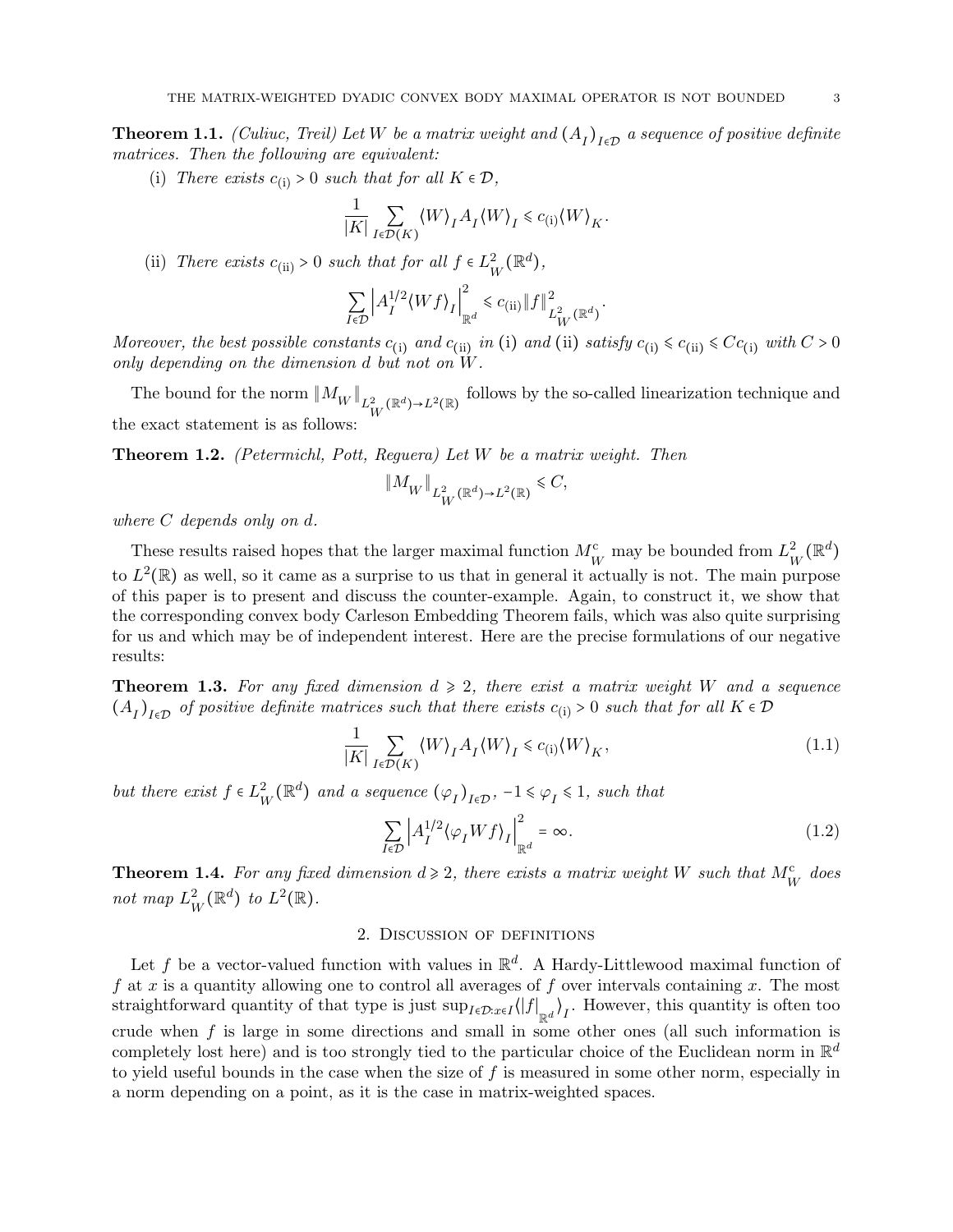A more reasonable idea would be to use the convex-body average  $\langle f \rangle_I$  of an  $L^1$  function f over an interval  $I$ , defined as

$$
\langle \langle f \rangle \rangle_I = {\langle \langle \varphi_I f \rangle_I : \varphi_I : I \to [-1, 1] \rangle}.
$$

 $\langle f \rangle$ <sub>I</sub> is always a symmetric compact convex set in  $\mathbb{R}^d$  (the compactness follows from the weak-∗ compactness of the unit ball in  $L^{\infty}(I,\mathbb{R}) = L^{1}(I,\mathbb{R})^*$ , where these spaces consist of functions defined on the interval  $I$ ) but, in general, it may contain no inner points. However, contrary to the terminology of some convex body geometry books, we will still call it a convex body.

This convex body average makes sense even if  $d = 1$ , in which case it is just the interval  $[-\langle |f| \rangle_I, \langle |f| \rangle_I],$  so there it carries just as much information as  $\langle |f| \rangle_I$ .

Let now  $\rho$  be any norm in  $\mathbb{R}^d$ . For a set  $\Omega \subset \mathbb{R}^d$ , define its norm as

$$
\rho(\Omega)=\sup_{x\in\Omega}\rho(x).
$$

If  $\rho(x) = |x|_{\mathbb{R}^d}$  is the usual Euclidean norm, then we have

$$
d^{-1}\langle |f|_{\mathbb{R}^d}\rangle_I \leq \rho(\langle f \rangle_I) \leq \langle |f|_{\mathbb{R}^d}\rangle_I.
$$

The right inequality is just the triangle inequality. To obtain the left one, just write  $f = (f_1, \ldots, f_d)$ and note that for all  $k$ 

$$
\langle |f|_{\mathbb{R}^d} \rangle_I \leq \sum_{k=1}^d \langle |f_k| \rangle_I,
$$

so there exists k with  $\langle |f_k|\rangle_I \geq d^{-1} \langle |f|_{\mathbb{R}^d} \rangle_I$ . On the other hand, choosing  $\varphi_I = \text{sign } f_k$ , we get

 $\rho(\langle\!\langle f \rangle\!\rangle_I) \geqslant (\langle \varphi_I f \rangle\!\rangle_I)_{k} = \langle\! \langle f_k \rangle \rangle\!\rangle_I$ 

and the left inequality follows.

The advantage of the convex body approach is that this inequality is preserved if we change the standard Euclidean norm in  $\mathbb{R}^d$  to any other Euclidean norm, i.e., if we take a positive definite matrix A and consider  $\rho_A(x) = |A^{1/2}x|_{\mathbb{R}^d}$ . The corresponding estimates

<span id="page-3-0"></span>
$$
d^{-1}\langle \rho_A(f) \rangle_I \le \rho_A(\langle \langle f \rangle \rangle_I) \le \langle \rho_A(f) \rangle_I \tag{2.1}
$$

immediately follow from the standard Euclidean ones by considering  $A^{1/2}f$  instead of f.

Inspired by the idea of the convex body average, we can now define a convex body valued maximal function.

The simple maximal function  $M$  will be just

$$
\mathbf{M} f(x) = \left\{ \sum_{I \in \mathcal{D}: x \in I} a_I \langle f \rangle_I : a_I \in \mathbb{R}, \sum_{I \in \mathcal{D}: x \in I} |a_I| \leq 1 \right\}
$$

i.e.,  $\mathbf{M}f(x)$  is the absolute convex hull of averages of f over intervals containing x. The generalization of the Hardy-Littlewood maximal function will now be

$$
\mathbf{M}^c f(x) = \left\{ \sum_{I \in \mathcal{D}: x \in I} a_I \langle \! \langle f \rangle \! \rangle_I : a_I \in \mathbb{R}, \sum_{I \in \mathcal{D}: x \in I} |a_I| \leq 1 \right\},\,
$$

where the sum of convex bodies is understood in the Minkowski sense:  $A+B = \{a+b : a \in A, b \in B\}$ . Plugging in the definition of  $\langle f \rangle\!\rangle_I$ , we can also rewrite this as

$$
\mathbf{M}^c f(x) = \left\{ \sum_{I \in \mathcal{D}: x \in I} a_I \langle \varphi_I f \rangle_I : a_I \in \mathbb{R}, \sum_{I \in \mathcal{D}: x \in I} |a_I| \leq 1, \, \varphi_I : I \to [-1, 1] \right\}.
$$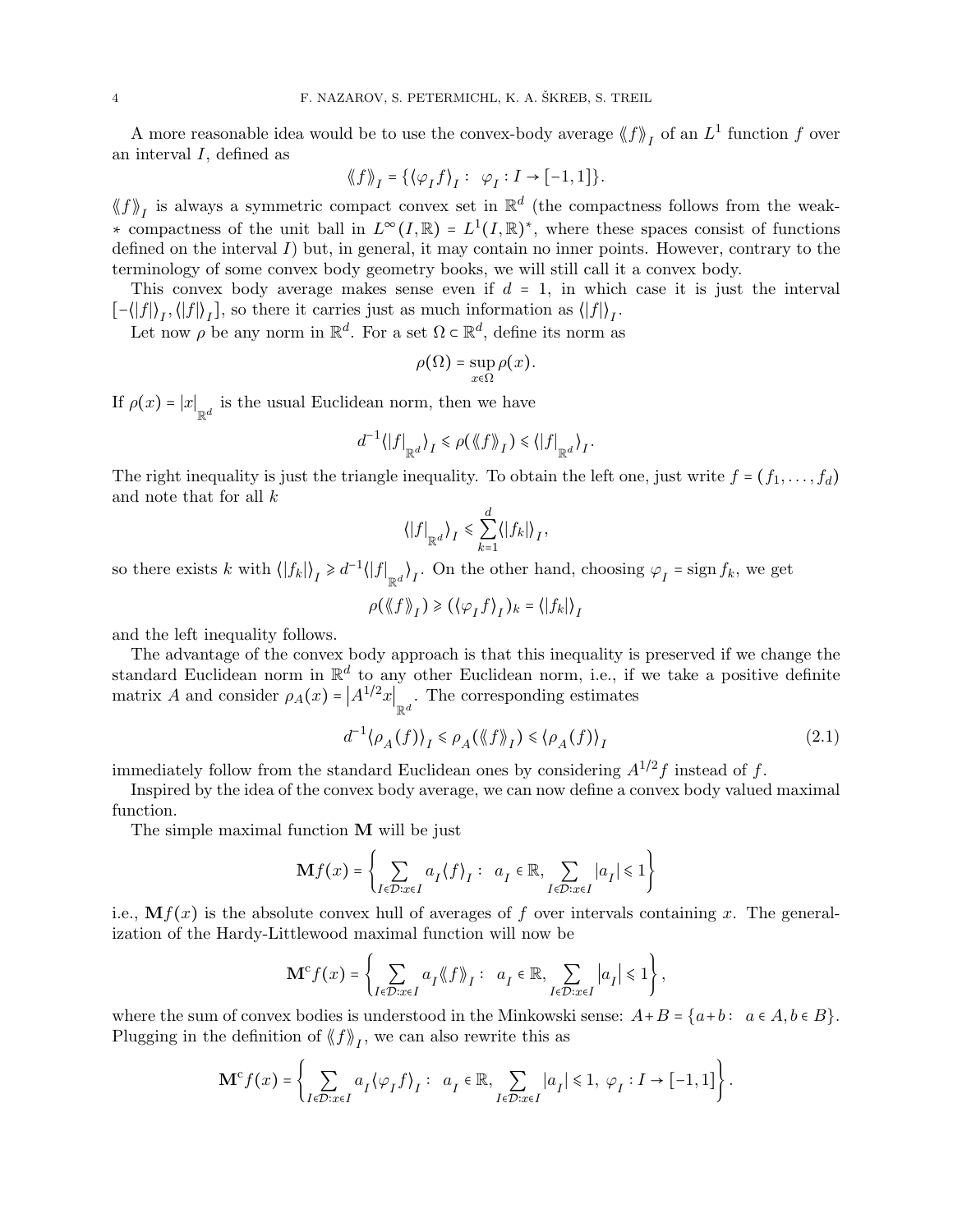For a matrix weight W, one can easily write the weighted analogues  $\mathbf{M}_W$  and  $\mathbf{M}_W^c$  of  $\mathbf{M}$  and  $\mathbf{M}^c$ :

$$
\mathbf{M}_{W}f(x) = \left\{ \sum_{I \in \mathcal{D}: x \in I} a_I \langle W \rangle_I^{-1} \langle W f \rangle_I : a_I \in \mathbb{R}, \sum_{I \in \mathcal{D}: x \in I} |a_I| \leq 1 \right\}
$$

and

$$
\mathbf{M}_{W}^{c} f(x) = \left\{ \sum_{I \in \mathcal{D}: x \in I} a_{I} \langle W \rangle_{I}^{-1} \langle \varphi_{I} W f \rangle_{I} : a_{I} \in \mathbb{R}, \sum_{I \in \mathcal{D}: x \in I} |a_{I}| \leq 1, \, \varphi_{I} : I \to [-1, 1] \right\}.
$$

The values here are again convex bodies.

The weighted space  $L^2_{\nu}$  $\mu_W^2(\mathbb{R}^d)$  is just the space of all measurable functions  $f$  with values in  $\mathbb{R}^d$  for which

$$
\|f\|_{L^2_{W}(\mathbb{R}^d)}^2 = \int \left|W^{1/2}f\right|_{\mathbb{R}^d}^2 = \int \left\langle Wf,f\right\rangle_{\mathbb{R}^d} < +\infty.
$$

In other words, it is the  $L^2$  space in which the size of f is measured not by the usual Euclidean norm in  $\mathbb{R}^d$  but by the norm  $\rho_{W(x)}$ . In line with our definition at the beginning of this section, we can now write

$$
\|\mathbf{M}_{W}f\|_{L^{2}_{W}(\mathbb{R}^{d})}^{2} = \int \rho_{W(x)}(\mathbf{M}_{W}f(x))^{2} dx
$$

and similarly for  $\mathbf{M}_{W}^{\text{c}}$ , where, as before, the norm of a subset of  $\mathbb{R}^{d}$  is understood as the supremum of the norms of the vectors contained in it. Since  $\mathbf{M}_W^f(x)$  is the absolute convex hull of  $\langle W \rangle_f^{-1}$  $I^{\text{-1}}(Wf)$ <sub>I</sub> with  $I \in \mathcal{D}$  such that  $x \in I$ , by the convexity property of the norm,

$$
\rho_{W(x)}(\mathbf{M}_W f(x)) = \sup_{I \in \mathcal{D}: x \in I} \rho_{W(x)}(\langle W \rangle_I^{-1} \langle W f \rangle_I) = \sup_{I \in \mathcal{D}: x \in I} \left| W^{1/2}(x) \langle W \rangle_I^{-1} \langle W f \rangle_I \right|_{\mathbb{R}^d}
$$

and, by the same logic,

$$
\rho_{W(x)}(\mathbf{M}_W^c f(x)) = \sup_{\substack{I \in \mathcal{D} : x \in I \\ \varphi_I : I \to [-1,1]}} \left| W^{1/2}(x) \langle W \rangle_I^{-1} \langle \varphi_I W f \rangle_I \right|_{\mathbb{R}^d}
$$

leading to the maximal functions  $M_W^{\phantom{\dagger}}$  and  $M_W^{\rm c}$  used in the introduction so that

$$
\|{\bf M}_Wf\|_{L^2_W(\mathbb{R}^d)}=\|M_Wf\|_{L^2(\mathbb{R})}
$$

and similarly for  $\mathbf{M}_{W}^{\text{c}}$  and  $M_{W}^{\text{c}}$ .

The reader familiar with Christ-Goldberg definitions of maximal functions in the context of matrix weighted spaces may prefer to consider the quantity

$$
\frac{1}{|I|}\int_I \left|W^{1/2}(x)\langle W\rangle_I^{-1}W(y)f(y)\right|_{\mathbb{R}^d} \mathrm{d}y
$$

instead of our

$$
\sup_{\varphi_I: I \to [-1,1]} \left| W^{1/2}(x) \langle W \rangle_I^{-1} \langle \varphi_I W f \rangle_I \right|_{\mathbb{R}^d}.
$$

However, our inequalities in  $(2.1)$  show that these quantities are the same up to a factor of d.

The final aspect we want to discuss is the measurability of  $\mathbf{M}_W$  and  $\mathbf{M}_W^c$  and another natural way to define the  $L^2_{\nu}$  $\frac{2}{W}(\mathbb{R}^d)$  norm of set-valued functions. We shall do this discussion for  $\mathbf{M}_W^c$ . The case of  $\mathbf{M}_W$  is the same but simpler.

Let us introduce the truncated maximal functions  $M_{W,n}^c$  and  $\mathbf{M}_{W,n}^c$  in which we take into consideration only the intervals  $I \in \mathcal{D}^{\leq n}$ , so

$$
\mathbf{M}_{W,n}^{\mathrm{c}} f(x) = \left\{ \sum_{I \in \mathcal{D}^{\le n} : x \in I} a_I \langle W \rangle_I^{-1} \langle \varphi_I W f \rangle_I : a_I \in \mathbb{R}, \sum_{I \in \mathcal{D}^{\le n} : x \in I} |a_I| \le 1, \ \varphi_I : I \to [-1,1] \right\}
$$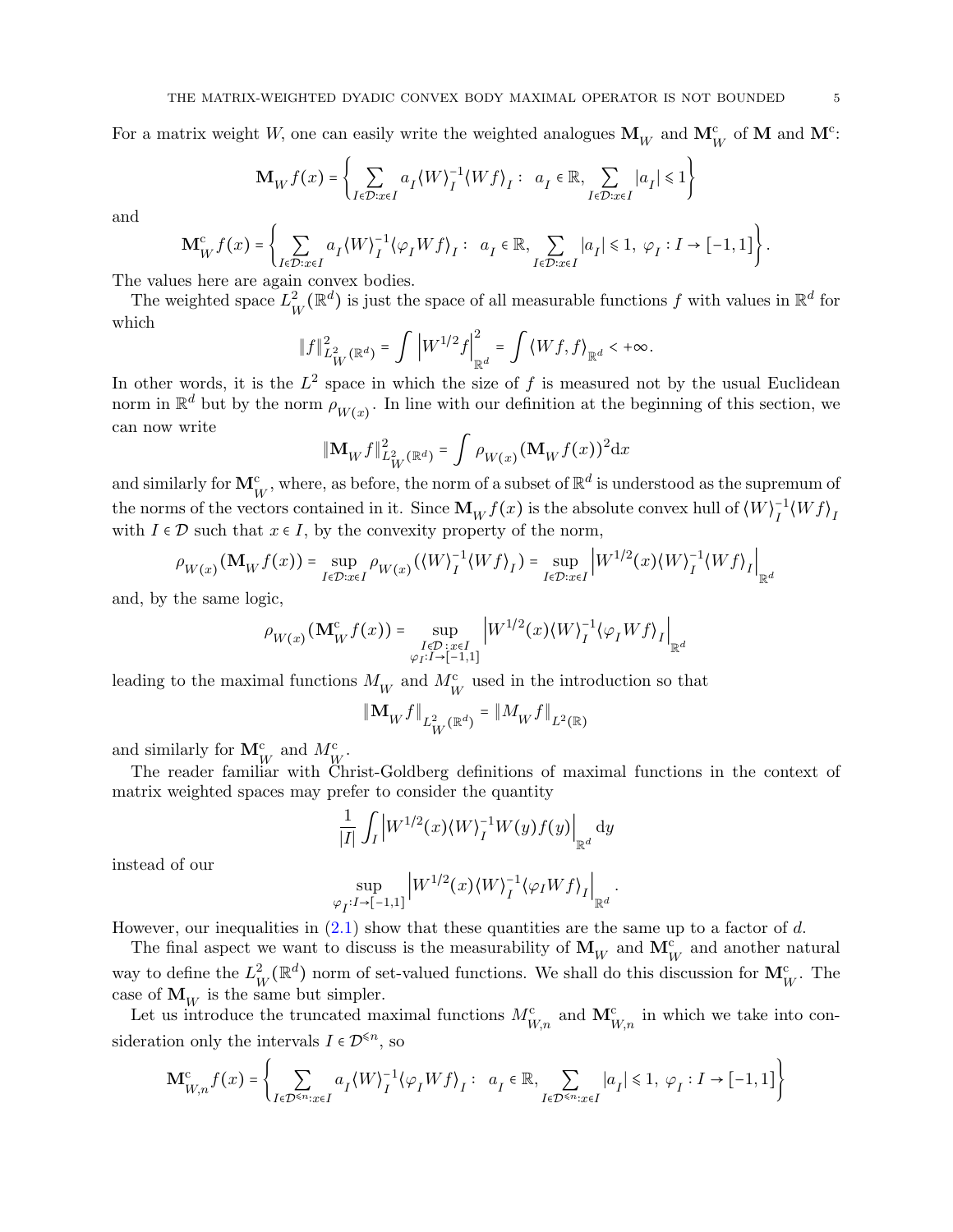and

$$
M_{W,n}^c f(x) = \sup_{v \in \mathbf{M}_{W,n}^c f(x)} \left| W^{1/2}(x) v \right|_{\mathbb{R}^d} = \sup_{\substack{I \in \mathcal{D} : x \in I \\ \varphi_I : I \to [-1,1]}} \left| W^{1/2}(x) \langle W \rangle_I^{-1} \langle \varphi_I W f \rangle_I \right|_{\mathbb{R}^d}.
$$

Notice that  $\mathbf{M}_{W,n}^{\text{c}} f(x)$  is a symmetric compact convex set. Moreover, this set depends only on the *n*-th level dyadic interval  $I \in \mathcal{D}^n$  the point x belongs to.

Let now  $K \subset \mathbb{R}^d$  be any convex compact set and let  $\varepsilon > 0$ . Then there exists a finite set  $\{v_1,\ldots,v_N\} \subset K$  such that  $K \subset (1+\varepsilon)$  conv $(v_1,\ldots,v_N)$ . In particular, it implies that for every  $x \in I$ ,

$$
\max_{1 \le j \le N} \left| W^{1/2}(x) v_j \right|_{\mathbb{R}^d} \le \sup_{v \in K} \left| W^{1/2}(x) v \right|_{\mathbb{R}^d} \le (1+\varepsilon) \max_{1 \le j \le N} \left| W^{1/2}(x) v_j \right|_{\mathbb{R}^d}.
$$

For each  $x \in I$ , define  $j(x)$  as the least index j for which  $|W^{1/2}(x)v_j|_{\mathbb{R}^d}$  is maximal. In other words,  $j(x)$  = J if and only if  $\left|W^{1/2}(x)v_j\right|_{\mathbb{R}^d} < \left|W^{1/2}(x)v_j\right|_{\mathbb{R}^d}$  for  $j < J$  and  $\left|W^{1/2}(x)v_j\right|_{\mathbb{R}^d} < \left|W^{1/2}(x)v_j\right|_{\mathbb{R}^d}$ for  $j > J$ . Then  $g(x) = v_{j(x)}$  is a measurable function on I such that  $g(x) \in K$  and

$$
\left|W^{1/2}(x)g(x)\right|_{\mathbb{R}^d} \ge (1+\varepsilon)^{-1} \sup_{v \in K} \left|W^{1/2}(x)v\right|_{\mathbb{R}^d}
$$

for all  $x \in I$ .

Applying this construction to every  $I \in \mathcal{D}^n$  with  $K = \mathbf{M}_{W,n}^c f|_I$ , we get a measurable  $g: I_0 \to \mathbb{R}^d$ such that  $g(x) \in M^{\mathcal{C}}_{W,n} f(x)$  and

$$
\left|W^{1/2}(x)g(x)\right|_{\mathbb{R}^d}>(1+\varepsilon)^{-1}M^{\mathrm{c}}_{W,n}f(x)
$$

for all  $x \in I_0$ . Letting  $\varepsilon \to 0$  (along some sequence), we obtain that  $M_{W,n}^c f$  is the supremum of a countable family of measurable functions and, thereby, measurable. Finally, letting  $n \to \infty$ , we get that  $M_W^c f$  is measurable and, moreover,

$$
\|M_W^c f\|_{L^2(\mathbb{R})} = \sup \{ \|g\|_{L^2_W(\mathbb{R}^d)} : g: I_0 \to \mathbb{R}^d, g \text{ is measurable, } g \in \mathbf{M}_W^c f \}.
$$

### 3. Proofs

We first prove Theorem [1.3,](#page-2-0) which states that the convex body analogue of the weighted Carleson Embedding Theorem (i.e., of Theorem [1.1\)](#page-2-1) fails.

Using this result we then conclude the failure of the maximal function estimate.

# 3.1. Failure of the convex body Carleson Embedding Theorem: proof of Theorem [1.3.](#page-2-0)

<span id="page-5-1"></span>3.1.1. Overview of the construction. We consider a counterexample in  $\mathbb{R}^2$ , which trivially extends to an example in all higher dimensions.

We will be constructing the weight W supported on the interval  $I_0$  as a martingale, from the top down. This means at the *n*th step  $(n = 0, 1, 2, ...)$  we construct the averages  $W_I$ ,  $I \in \mathcal{D}^n$ , which will be the averages of the constructed weight W. The averages  $W_I = \langle W \rangle_I$  should satisfy the martingale dynamics,

$$
W_{I} = \frac{1}{2} \left( W_{I_{+}} + W_{I_{-}} \right), \tag{3.1}
$$

so the sequence of weights  $W_n$ ,

<span id="page-5-0"></span>
$$
W_n\coloneqq \sum_{I\in \mathcal{D}^n}W_I\mathbf{1}_I
$$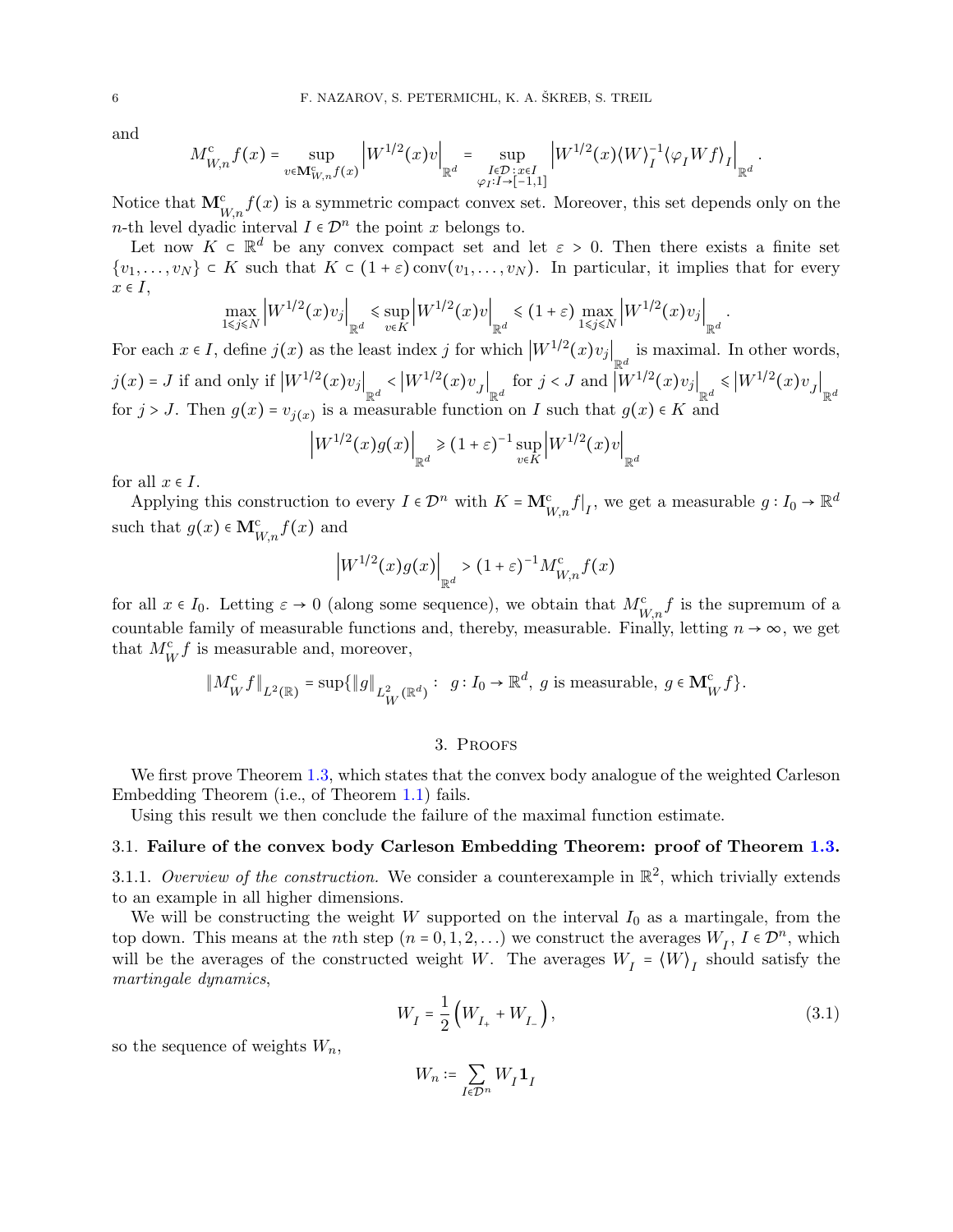is a martingale with respect to the dyadic filtration. In our case the sequence  $W_n$  will be uniformly bounded, so we will have convergence<sup>[1](#page-6-0)</sup>  $W_n \to W$  (say, entry-wise in  $L^1$ ),

$$
W_I = \langle W \rangle_I \qquad \forall I \in \mathcal{D}.
$$

We will work with the spectral decompositions of the averages  $W_I$ 

$$
W_I = \alpha_I a_I a_I^* + \beta_I b_I b_I^*
$$

where  $\alpha_I$ ,  $\beta_I$  are the eigenvalues, and  $a_I$ ,  $b_I$  are the corresponding normalized eigenvectors of  $W_I$ . This means, in particular, that  $|a_I|_{\mathbb{R}^2} = |b_I|_{\mathbb{R}^2} = 1$  and  $a_I \perp b_I$ .

In our situation, the eigenvalues  $\alpha_I$ ,  $\beta_I^{\infty}$  will depend only on |I|, i.e., for  $I \in \mathcal{D}^n$  we will have  $\alpha_I = \alpha_n$ ,  $\beta_I = \beta_n$ . Note that this condition means that trace  $W_I$  = trace  $W_J$  if  $I, J \in \mathcal{D}^n$ ; then the martingale property [\(3.1\)](#page-5-0) and linearity of the trace imply that trace  $W_I$  = trace  $W_{I_0}$  for all  $I \in \mathcal{D}$ , which, in turn, implies the uniform boundedness of  $W_n$ ,  $|W_n(x)|_{op} \le \alpha_0 + \beta_0$ .

In our construction, we will have the condition numbers (eccentricity)  $\alpha_n/\beta_n \to \infty$  as  $n \to \infty$ . The operators  $A_I$  will be just appropriately renormalized projections onto  $b_I$ , so the largest term  $\alpha_{I}a_{I}^{\ast}a_{I}^{\ast}$  $I_I^*$  of  $W_I$  disappears from the testing condition [\(1.1\)](#page-2-2) in Theorem [1.3.](#page-2-0)

However, an appropriate (and very simple) choice of the functions  $\varphi_I$  in the conclusion [\(1.2\)](#page-2-3) of Theorem [1.3](#page-2-0) will bring this huge term  $\alpha_I a_I a_I^*$  $I_I^*$  into play, and that will give us the desired blow-up.



FIGURE 1. In this picture we see the images of the unit ball under the weight  $W$ , sketched as arrows though they are thin ellipses. Further, we see the directions of the vectors b.

3.1.2. Gory details. Now let us assume that for all  $I \in \mathcal{D}^n$ , we constructed  $W_I$ , and its spectral decomposition is given by

<span id="page-6-1"></span>
$$
W_I = \alpha_n a_I a_I^* + \beta_n b_I b_I^*.
$$

Recall that  $a_I$  and  $b_I$  is an orthonormal pair of vectors. Let us define the averages  $W_{I_{\pm}}$  as

$$
W_{I_{\pm}}=\alpha_{n+1}a_{I_{\pm}}a_{I_{\pm}}^*+\beta_{n+1}b_{I_{\pm}}b_{I_{\pm}}^*,
$$

where  $a_{I_{\pm}}$  and  $b_{I_{\pm}}$  are small rotations of the vectors  $a_I$  and  $b_I$ , namely, for some small  $\delta_{n+1} > 0$ 

$$
a_{I_{\pm}} = \left(\frac{1}{1 + \delta_{n+1}^2}\right)^{1/2} (a_I \pm \delta_{n+1}b_I), \qquad b_{I_{\pm}} = \left(\frac{1}{1 + \delta_{n+1}^2}\right)^{1/2} (b_I \mp \delta_{n+1}a_I); \tag{3.2}
$$

<span id="page-6-0"></span><sup>&</sup>lt;sup>1</sup>For the convergence a much weaker condition on *uniform integrability* is sufficient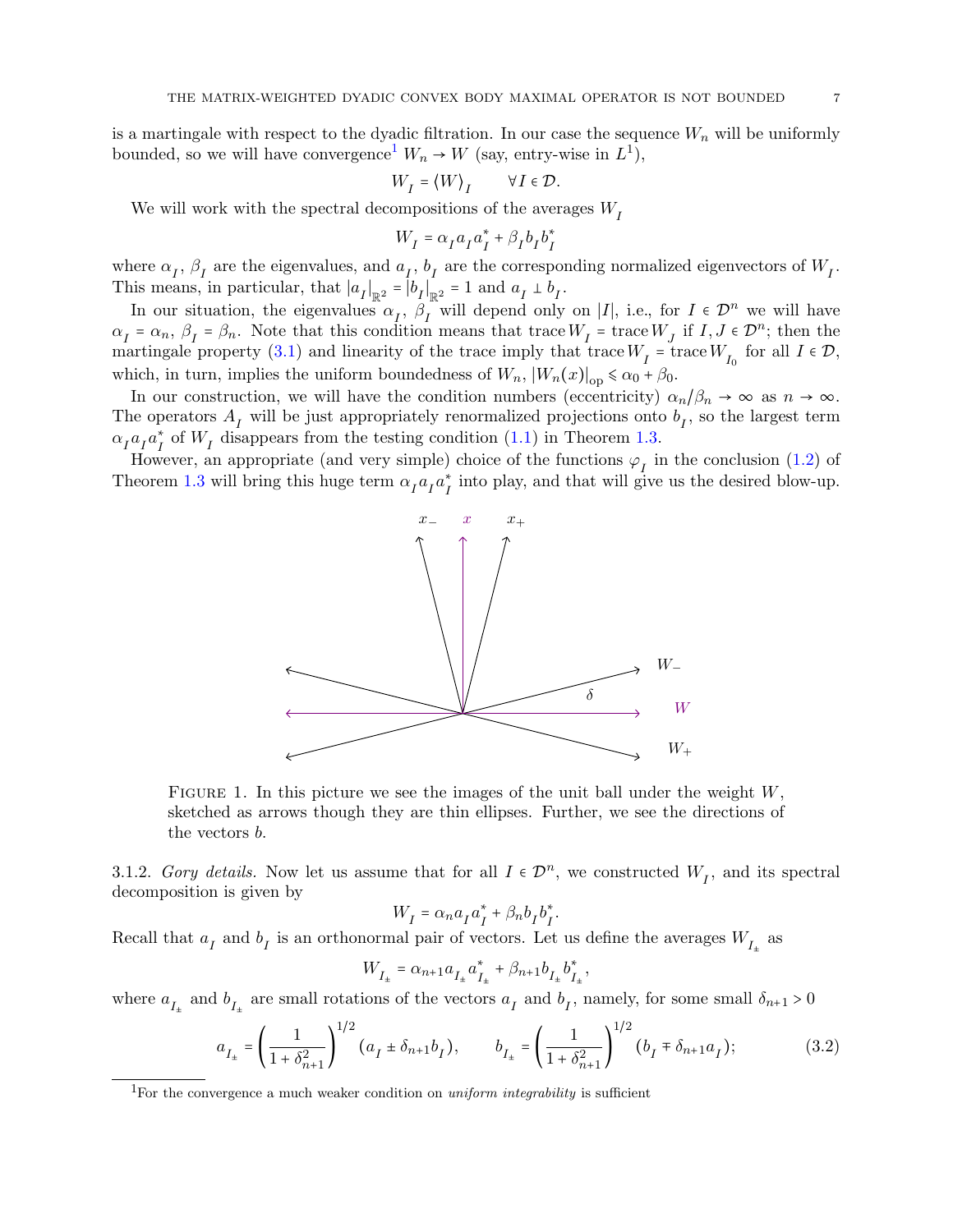note that  $a_{I_+}, b_{I_+}$  and  $a_{I_-}, b_{I_-}$  are orthonormal pairs.

Let us now find the relations between  $\alpha_n$ ,  $\beta_n$ ,  $\delta_{n+1}$ ,  $\alpha_{n+1}$ , and  $\beta_{n+1}$ , so that the martingale dynamics [\(3.1\)](#page-5-0) holds. We have

$$
W_{I} = \frac{1}{2} \Big( W_{I_{-}} + W_{I_{+}} \Big)
$$
  
\n
$$
= \frac{1}{2} \cdot \frac{\alpha_{n+1}}{1 + \delta_{n+1}^{2}} (a_{I} - \delta_{n+1} b_{I}) (a_{I}^{*} - \delta_{n+1} b_{I}^{*})
$$
  
\n
$$
+ \frac{1}{2} \cdot \frac{\beta_{n+1}}{1 + \delta_{n+1}^{2}} (\delta_{n+1} a_{I} + b_{I}) (\delta_{n+1} a_{I}^{*} + b_{I}^{*})
$$
  
\n
$$
+ \frac{1}{2} \cdot \frac{\alpha_{n+1}}{1 + \delta_{n+1}^{2}} (a_{I} + \delta_{n+1} b_{I}) (a_{I}^{*} + \delta_{n+1} b_{I}^{*})
$$
  
\n
$$
+ \frac{1}{2} \cdot \frac{\beta_{n+1}}{1 + \delta_{n+1}^{2}} (-\delta_{n+1} a_{I} + b_{I}) (-\delta_{n+1} a_{I}^{*} + b_{I}^{*})
$$
  
\n
$$
= \frac{\alpha_{n+1} + \beta_{n+1} \delta_{n+1}^{2}}{1 + \delta_{n+1}^{2}} a_{I} a_{I}^{*}
$$
  
\n
$$
+ \frac{\alpha_{n+1} \delta_{n+1}^{2} + \beta_{n+1}}{1 + \delta_{n+1}^{2}} b_{I} b_{I}^{*}.
$$

Thus, the martingale dynamics [\(3.1\)](#page-5-0) holds if and only if

<span id="page-7-0"></span>
$$
\alpha_n = \frac{\alpha_{n+1} + \beta_{n+1}\delta_{n+1}^2}{1 + \delta_{n+1}^2} \quad \text{and} \quad \beta_n = \frac{\alpha_{n+1}\delta_{n+1}^2 + \beta_{n+1}}{1 + \delta_{n+1}^2}.
$$
 (3.3)

Note that it follows from relations [\(3.3\)](#page-7-0) that

<span id="page-7-3"></span><span id="page-7-1"></span>
$$
\alpha_n + \beta_n = \alpha_{n+1} + \beta_{n+1},\tag{3.4}
$$

as it should be, according to the martingale dynamics [\(3.1\)](#page-5-0) and the linearity of the trace.

Now, given  $\alpha_n$ ,  $\beta_n$ ,  $\alpha_{n+1}$ ,  $\beta_{n+1}$  satisfying [\(3.4\)](#page-7-1), we can easily find  $\delta_{n+1}$  by solving equations [\(3.3\)](#page-7-0),

$$
\delta_{n+1}^2 = \frac{\alpha_{n+1} - \alpha_n}{\alpha_n - \beta_{n+1}} = \frac{\beta_n - \beta_{n+1}}{\alpha_{n+1} - \beta_n};
$$
\n(3.5)

the two expressions for  $\delta_{n+1}^2$  here coincide because of [\(3.4\)](#page-7-1).

We now want the condition numbers  $\alpha_n/\beta_n$  to increase exponentially, so let us take

<span id="page-7-2"></span>
$$
\frac{\beta_n}{\alpha_n} = \varepsilon^{2n+2}, \qquad n = 0, 1, 2, \dots \,, \tag{3.6}
$$

where a small  $\varepsilon > 0$  is to be chosen later. For the sake of convenience in the calculations, we want all  $\delta_n$  to be small, and the extra  $\varepsilon^2$  in [\(3.6\)](#page-7-2) helps with that.

If we fix the sums in [\(3.4\)](#page-7-1),  $\alpha_n + \beta_n = 1$ , then we get from [\(3.6\)](#page-7-2) that

<span id="page-7-4"></span>
$$
\alpha_n = \frac{1}{1 + \varepsilon^{2n+2}}, \quad \text{and} \quad \beta_n = \frac{\varepsilon^{2n+2}}{1 + \varepsilon^{2n+2}}.
$$
 (3.7)

Substituting these expressions into  $(3.5)$  (with n replaced by  $n-1$ ), we get

<span id="page-7-5"></span>
$$
\delta_n^2 = \frac{\varepsilon^{2n} (1 - \varepsilon^2)}{1 - \varepsilon^{4n+2}}, \qquad n = 1, 2, 3, \dots
$$
\n(3.8)

So, as we discussed above in Section  $3.1.1$ , there exists a weight W with its averages given by  $\langle W \rangle_I = W_I$  for all  $I \in \mathcal{D}$ .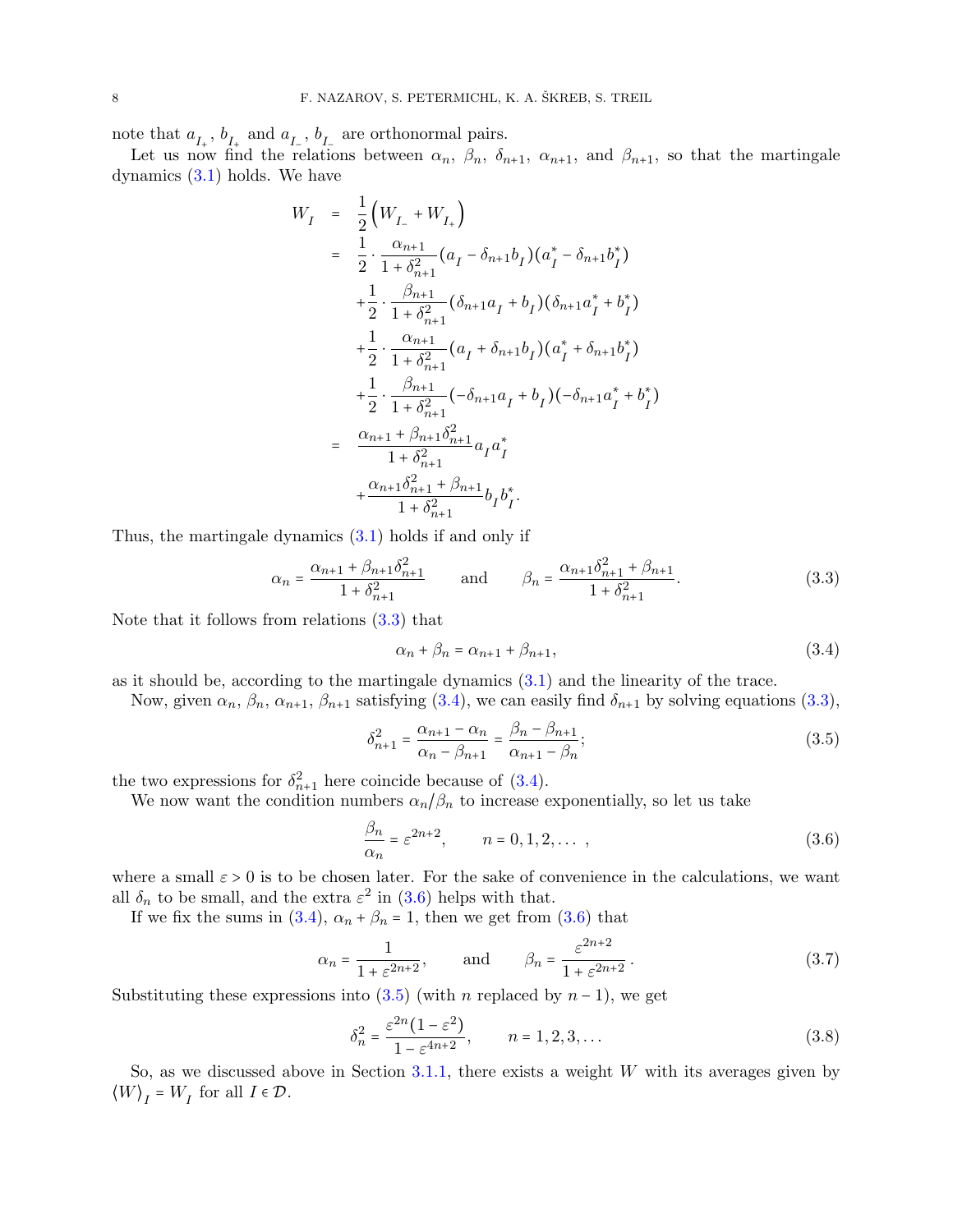3.1.3.  $A_I$  and the testing condition [\(1.1\)](#page-2-2). We define  $A_I^{1/2}$  $I_I^{1/2}$  to be multiples of the projections onto  $b_I$ , i.e.,  $1/2$ 

$$
A_I^{1/2} = |I|^{1/2} r_I b_I b_I^*,
$$
  

$$
r_I = r_n = \frac{1}{\varepsilon^{n+1}}.
$$

First, we will prove that the testing condition [\(1.1\)](#page-2-2) holds, i.e., that for every dyadic interval  $K \in \mathcal{D}$ and every vector  $e \in \mathbb{R}^2$  we have

<span id="page-8-0"></span>
$$
\sum_{I \in \mathcal{D}(K)} \left| A_I^{1/2} \langle W e \rangle_I \right|_{\mathbb{R}^2}^2 \le C |K| \left| \langle W \rangle_K e, e \rangle_{\mathbb{R}^2} \,. \tag{3.9}
$$

Let  $K \in \mathcal{D}$  be such that  $|K| = 2^{-n_0}$  for some  $n_0 \ge 0$ . Let us denote the sum on the left hand side of  $(3.9)$  by  $\Sigma_1$ . Observe that

$$
A_I^{1/2}\langle W \rangle_I = |I|^{1/2} \beta_I r_I b_I b_I^* = \beta_I A_I^{1/2},
$$

where we recall that  $\beta_I = \beta_n$  for  $I \in \mathcal{D}^n$ . So we get

$$
\begin{array}{lcl} \Sigma_1 & = & \displaystyle \sum_{I \in \mathcal{D}(K)} \left| A_I^{1/2} \langle W e \rangle_I \right|_{\mathbb{R}^2}^2 = & \displaystyle \sum_{I \in \mathcal{D}(K)} \left| A_I^{1/2} \langle W \rangle_I e \right|_{\mathbb{R}^2}^2 \\ & = & \displaystyle \sum_{I \in \mathcal{D}(K)} |I| (\beta_I r_I)^2 \left| b_I b_I^* e \right|_{\mathbb{R}^2}^2 \\ & = & \displaystyle \sum_{I \in \mathcal{D}(K)} |I| (\beta_I r_I)^2 \langle e, b_I \rangle_{\mathbb{R}^2}^2. \end{array}
$$

Decomposing

where for  $I \in \mathcal{D}^n$ 

$$
e=e_1a_K+e_2b_K,\qquad e_1,\,e_2\in\mathbb{R},
$$

we see that

$$
\left\langle e,b_I\right\rangle^2_{\mathbb{R}^2}\leqslant |e|^2_{\mathbb{R}^2}=e^2_1+e^2_2.
$$

Using the fact that for  $I \in \mathcal{D}^n$  we have  $\beta_I = \beta_n \leq \varepsilon^{2n+2}$  and  $r_I = r_n = \frac{1}{\varepsilon^{n+1}}$ , we estimate

$$
\Sigma_1 \leq |e|^2_{\mathbb{R}^2} \sum_{I \in \mathcal{D}(K)} |I| (\beta_I r_I)^2 \leq |e|^2_{\mathbb{R}^2} \sum_{n=n_0}^{\infty} 2^{-n_0} (\varepsilon^{2n+2} \cdot \varepsilon^{-n-1})^2
$$
  
=  $|e|^2_{\mathbb{R}^2} 2^{-n_0} \varepsilon^{2n_0+2} \sum_{n=0}^{\infty} \varepsilon^{2n} = 2^{-n_0} \frac{\varepsilon^{2n_0+2}}{1-\varepsilon^2} (e^2_1 + e^2_2).$ 

The right-hand side of [\(3.9\)](#page-8-0) can be estimated from below

$$
|K| \langle \langle W \rangle_K e, e \rangle_{\mathbb{R}^2} = 2^{-n_0} (\alpha_{n_0} e_1^2 + \beta_{n_0} e_2^2)
$$
  

$$
\geq 2^{-n_0} (1 - \varepsilon^2) (e_1^2 + \varepsilon^{2n_0 + 2} e_2^2)
$$
  

$$
\geq 2^{-n_0} (1 - \varepsilon^2) \varepsilon^{2n_0 + 2} (e_1^2 + e_2^2).
$$

In the second inequality we used the fact that  $\alpha_{n_0} \geq 1 - \varepsilon^2$  and  $\beta_{n_0} \geq (1 - \varepsilon^2) \varepsilon^{2n_0+2}$ , derived from the equations in  $(3.7)$ .

Comparing this estimate with the above upper bound for  $\Sigma_1$ , we see that for a constant C such that  $C(1-\varepsilon^2)^2 \geq 1$  we have

$$
\Sigma_1 \leq C|K| \langle \langle W \rangle_K e, e \rangle_{\mathbb{R}^2},
$$

so the testing condition  $(3.9)$  holds.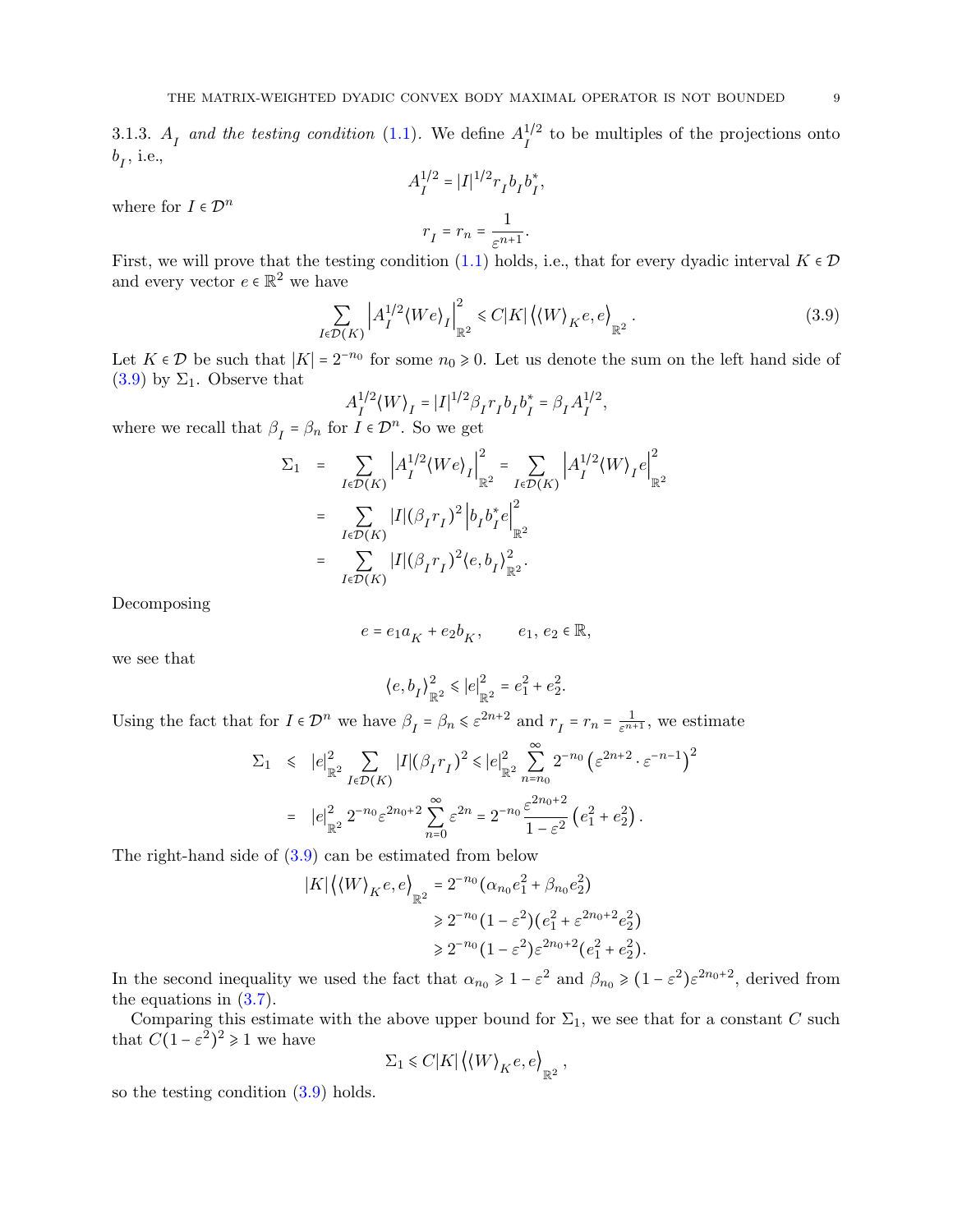<span id="page-9-8"></span>3.1.4. The blow-up. Now we want to show that there exist a vector  $e \in \mathbb{R}^2$  and scalar functions  $\varphi_I$ supported on *I* with  $-1 \le \varphi_I \le 1$  such that for  $f = \mathbf{1}_{I_0} e$ ,

<span id="page-9-0"></span>
$$
\Sigma_2 \coloneqq \sum_{I \in \mathcal{D}} \left| A_I^{1/2} \langle \varphi_I W f \rangle_I \right|_{\mathbb{R}^2}^2 = \infty. \tag{3.10}
$$

Let us chose  $e = a = a_{I_0}$ . Note that  $\|\mathbf{1}_{I_0}e\|_I^2$  $\frac{2}{L_W^2(\mathbb{R}^2)} = \langle W_{I_0} a, a \rangle_{\mathbb{R}^2} = \frac{1}{1 + \varepsilon^2}$  $\frac{1}{1+\varepsilon^2}<\infty$ .

We will choose  $\varphi_I = \mathbf{1}_{I_+}$  for all intervals  $I$ . Therefore for  $f = \mathbf{1}_{I_0} a$  we have

<span id="page-9-4"></span>
$$
\langle \varphi_I W f \rangle_I = \frac{1}{|I|} \int_I \varphi_I(x) W(x) a \, dx = \frac{1}{|I|} \int_{I_+} W(x) a \, dx = \frac{|I_+|}{|I|} \langle W \rangle_{I_+} a = \frac{1}{2} \langle W \rangle_{I_+} a. \tag{3.11}
$$

Hence we can expand the sum in  $(3.10)$  as

<span id="page-9-2"></span>
$$
\sum_{I \in \mathcal{D}} \left| A_I^{1/2} \langle \varphi_I W a \rangle_I \right|_{\mathbb{R}^2}^2 = \frac{1}{4} \sum_{I \in \mathcal{D}} r_I^2 |I| \left| b_I b_I^* \langle W \rangle_{I_+} a \right|_{\mathbb{R}^2}^2
$$

$$
= \frac{1}{4} \sum_{I \in \mathcal{D}} r_I^2 |I| \left| \langle a, \langle W \rangle_{I_+} b_I \rangle_{\mathbb{R}^2} \right|^2. \tag{3.12}
$$

For  $I \in \mathcal{D}^n$  denote

<span id="page-9-1"></span>
$$
\gamma_I^{}=\gamma_{n+1}=\arctan\delta_{n+1}^{},
$$

so the relations  $(3.2)$  can be rewritten as

$$
a_{I_{\pm}} = (\cos \gamma_I) a_I \pm (\sin \gamma_I) b_I, \qquad b_{I_{\pm}} = (\cos \gamma_I) b_I \mp (\sin \gamma_I) a_I. \tag{3.13}
$$

Then, since  $\langle W \rangle_{I_+} = \alpha_{I_+} a_{I_+} a_{I_-}^*$  $J_{I_{+}}^* + \beta_{I_{+}} b_{I_{+}} b_{I_{+}}^*$  $_{I_{+}}^{*}$ , we can see from [\(3.13\)](#page-9-1) that

$$
\langle W \rangle_{I_+} b_I = \alpha_{I_+} \sin \gamma_I a_{I_+} + \beta_{I_+} \cos \gamma_I b_{I_+}.
$$

Then we can rewrite  $\Sigma_2$  from  $(3.12)$  as

<span id="page-9-3"></span>
$$
\frac{1}{4} \sum_{I \in \mathcal{D}} r_I^2 |I| \left( \alpha_{I_+} (\sin \gamma_I) \langle a, a_{I_+} \rangle_{\mathbb{R}^2} + \beta_{I_+} (\cos \gamma_I) \langle a, b_{I_+} \rangle_{\mathbb{R}^2} \right)^2 = \frac{1}{4} \sum_{I \in \mathcal{D}} r_I^2 |I| \left( D_I + F_I \right)^2, \tag{3.14}
$$

where

$$
D_I := \alpha_{I_+} (\sin \gamma_I) \langle a, a_{I_+} \rangle_{\mathbb{R}^2}, \qquad F_I := \beta_{I_+} (\cos \gamma_I) \langle a, b_{I_+} \rangle_{\mathbb{R}^2}.
$$

We will show that if  $\varepsilon$  is sufficiently small, then

<span id="page-9-5"></span>
$$
D_I \geqslant 2|F_I| \tag{3.15}
$$

and

<span id="page-9-6"></span>
$$
D_I \geq (8r_I)^{-1}.\tag{3.16}
$$

Then we can ignore terms  $F_I$  in [\(3.14\)](#page-9-3), and estimate  $\Sigma_2$  (with some  $c > 0$ )

$$
\Sigma_2 \ge c \sum_{I \in \mathcal{D}} r_I^2 |I| r_I^{-2} = c \sum_{n=0}^{\infty} \sum_{I \in \mathcal{D}^n} |I| = c \sum_{n=0}^{\infty} 1 = \infty,
$$
\n(3.17)

thus proving  $(3.11)$  modulo estimates  $(3.15)$  and  $(3.16)$ .

So, let us prove estimates [\(3.15\)](#page-9-5) and [\(3.16\)](#page-9-6). Trivially  $|F_I| \leq \beta_{I_+}$ , and since for  $I \in \mathcal{D}^n$  we have  $\beta_{I_+} = \beta_{n+1} \leqslant \varepsilon^{2n+4}$ , it follows that

<span id="page-9-7"></span>
$$
|F_I|\leqslant \beta_{I_+}\leqslant \varepsilon^{2n+4}.\tag{3.18}
$$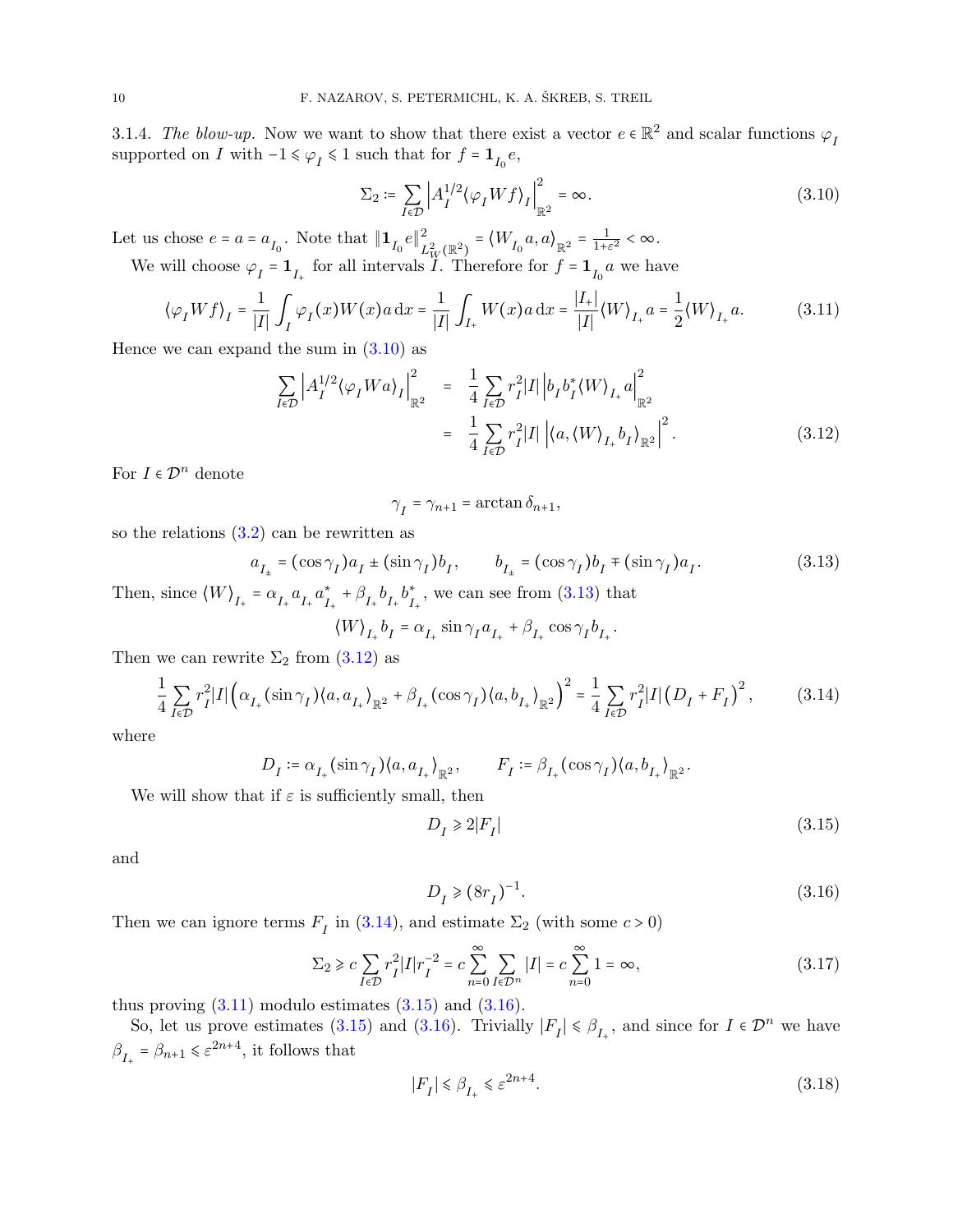Now let us look at  $D_I$ . Since

$$
0 < \gamma_n = \arctan \delta_n \le \delta_n \le \varepsilon^n
$$

(the last inequality follows immediately from [\(3.8\)](#page-7-5)), the angle  $\gamma$  between a and  $a_{I_+}$  can be bounded as

$$
0 \le \gamma \le \sum_{n=1}^{\infty} \gamma_n \le \sum_{n=1}^{\infty} \varepsilon^n = \frac{\varepsilon}{1 - \varepsilon} \,. \tag{3.19}
$$

Recalling that  $|a|_{\mathbb{R}^2} = |a_{I_+}|_{\mathbb{R}^2} = 1$ , we therefore can see that  $\langle a, a_{I_+} \rangle_{\mathbb{R}^2} \ge 1/2$  for sufficiently small  $\varepsilon$ . Also, we have for sufficiently small  $\varepsilon$ 

$$
\begin{split} \sin\gamma_I&=\sin\gamma_{n+1}=\delta_{n+1}\big(1+\delta_{n+1}^2\big)^{-1/2}\geq\frac{\varepsilon^{n+1}}{2},\\ \alpha_{I_+}&=\alpha_{n+1}\geq 1/2. \end{split}
$$

Combining the above three estimates, we get that

<span id="page-10-2"></span>
$$
D_I \geq \varepsilon^{n+1}/8 = (8r_I)^{-1},\tag{3.20}
$$

i.e., that the estimate  $(3.16)$  holds (for sufficiently small  $\varepsilon$ ). Comparing the above bound  $(3.20)$ with [\(3.18\)](#page-9-7), we can immediately see that [\(3.15\)](#page-9-5) holds for  $0 < \varepsilon \le 1/2$ .

<span id="page-10-3"></span>Remark 3.1. Notice that the left-hand side of [\(3.10\)](#page-9-0) blows up even if we do not sum over all  $I \in \mathcal{D}$ but only over right half intervals, such as when  $\varphi_I = \mathbf{1}_{I_+}$  if  $I \in \mathcal{D}_+$  and  $\varphi_I = 0$  otherwise. In that case the estimates [\(3.15\)](#page-9-5), [\(3.16\)](#page-9-6) still hold, so in the same way as before we get for  $f = \mathbf{1}_{I_0} a$ 

$$
\sum_{I \in \mathcal{D}_+} \left| A_I^{1/2} \langle \varphi_I W f \rangle_I \right|_{\mathbb{R}^2}^2 \ge c \sum_{I \in \mathcal{D}_+} r_I^2 |I| r_I^{-2} = c \sum_{n=0}^\infty \sum_{I \in \mathcal{D}_+^n} |I| = c \sum_{n=0}^\infty 1/2 = \infty.
$$
 (3.21)

#### 3.2. Failure of Convex Body Weighted Maximal Theorem: proof of Theorem [1.4.](#page-2-4)

<span id="page-10-4"></span>3.2.1. Construction. Let us take the sequence  $A_I$  and W from the above example. We set, using the constant from inequality [\(3.9\)](#page-8-0)

<span id="page-10-1"></span>
$$
\widetilde{A}_I = C^{-1} \langle W \rangle_I A_I \langle W \rangle_I, \tag{3.22}
$$

where due to the Carleson property in inequality  $(3.9)$  we have

$$
\frac{1}{|I|} \sum_{J \in \mathcal{D}(I)} \widetilde{A}_J = \frac{1}{C|I|} \sum_{J \in \mathcal{D}(I)} \langle W \rangle_J A_J \langle W \rangle_J \le \langle W \rangle_I. \tag{3.23}
$$

Fix *n*. Consider the weight  $W_n$ ,

$$
W_n\coloneqq \sum_{I\in\mathcal{D}^n}\bigl\langle W\bigr\rangle_I{\bf 1}_I;
$$

so  $W_n$  is just the martingale defining W at time n.

For an interval  $I \in \mathcal{D}_{+}^{\leq n}$  denote by  $S_I$  the leftmost interval of size  $2^{-n-1}$  contained in I. That is, the interval of size  $2^{-n-1}$  reached from I via sign tosses to the left. Denote by  $S^n$  the collection of all such intervals,  $\mathcal{S}^n := \{ S_I : I \in \mathcal{D}_+^{\leq n} \}$ . Observe that the intervals in  $\mathcal{S}^n$  are pairwise disjoint. Indeed, since they are all of equal length they are either disjoint or identical. But any interval J in  $S^n$  cannot arise from both  $I, I'$  in  $\mathcal{D}_+^{\leq n}$  with, say,  $J \subsetneq I' \subsetneq I$ . By construction, the path from I to J consists only of sign tosses to the left. Since  $I' \in \mathcal{D}_+^{\leq n}$ , the last sign toss from the path from I to  $I'$  was to the right, so it cannot lie on the path from  $I$  to  $J$ .

<span id="page-10-0"></span>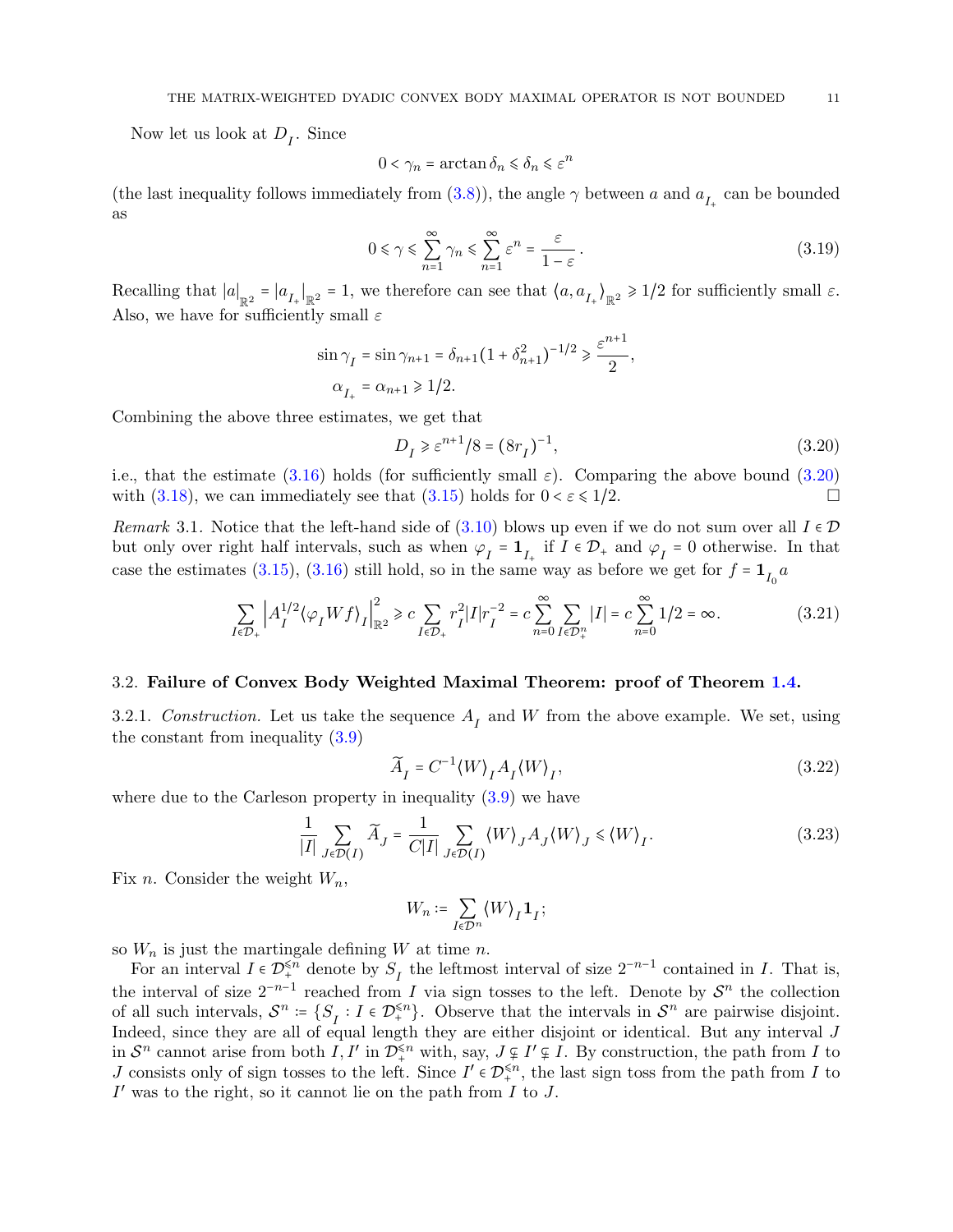Now we define a family of weights  $W_{n,s}$ ,  $0 \le s$ ,

$$
W_{n,s}\coloneqq W_n+s\sum_{I\in\mathcal{D}_+^{\leq n}}|S_I|^{-1}{\bf 1}_{S_I}\widetilde A_I,
$$

where the matrices  $\widetilde{A}_I$  are defined above by [\(3.22\)](#page-10-1). Note that the weights  $W_{n,s}$  are measurable in  $\mathcal{F}_{n+1}$ , meaning that they are constant on intervals  $I \in \mathcal{D}^{n+1}$ .



FIGURE 2. In this picture we present the construction of the intervals  $S_I$  for  $n = 3$ . The intervals  $I \in \mathcal{D}_+^{\leq n}$  are marked in blue, and the corresponding intervals  $S_I$  are marked in red.

To prove Theorem [1.4](#page-2-4) we will show by contradiction that for the family of weights  $W_{n,s}$  we do not have the uniform estimate

$$
\left\| M_{W_{n,s}}^{\text{c}} f \right\|_{L^2(\mathbb{R})} \leq C \| f \|_{L^2_{W_{n,s}}(\mathbb{R}^2)} \qquad \forall f \in L^2_{W_{n,s}}(\mathbb{R}^2)
$$
\n(3.24)

with C not depending on n and s. An elementary reasoning then gives us a weight  $\widetilde{W}$  such that

<span id="page-11-1"></span><span id="page-11-0"></span>
$$
\Big\|M^{\mathrm{c}}_{\widetilde{W}}\widetilde{f}\Big\|_{L^2(\mathbb{R})}=\infty
$$

for some function  $\tilde{f} \in L^2_{\widetilde{W}}(\mathbb{R}^2)$ .

Indeed, let  $s_k$ ,  $n_k$  be such that for the weights  $W_k = W_{n_k, s_k}$  on  $I_0$  there exist non-zero  $f_k$  $L^2_{\nu}$  $\frac{2}{W_k}(\mathbb{R}^2)$  supported on  $I_0$  such that

$$
\left\| M_{W_k}^{\rm c} f \right\|_{L^2}^2 > 4^k \| f \|_{L^2_{W_k}(\mathbb{R}^2)}^2.
$$
\n(3.25)

Note, that this inequality is invariant under rescaling, meaning that it does not change if we multiply  $W_k$  and  $f_k$  by some non-zero constants. It is also easy to see that it does not change under an affine change of variables (applied to all objects simultaneously).

To construct the weight  $\tilde{W}$  on  $I_0$  let us represent  $I_0$  as a union of disjoint intervals  $I_k \in \mathcal{D}$ ,  $k \geq 1$ (for example, take  $I_k = [2^{-k}, 2^{-k+1})$ ). Let  $\widetilde{W}_k$  be the weight  $W_k$  transplanted via an affine change of variables to the interval  $I_k$  and normalized (by multiplying by a non-zero constant) in such a way that  $\langle W_k \rangle_{I_k} \leq \mathbf{I}$  (the identity matrix).

Let also  $\tilde{f}_k$  be the function  $f_k$  transplanted by the same affine change as  $W_k$  to the interval  $I_k$ and normalized by  $\|\tilde{f}_k\|_{\bar{v}}^2$  $\frac{2}{\widetilde{W}_k} = 2^{-k}.$ 

Defining

$$
\widetilde{W}(x) \coloneqq \sum_{k=0}^{\infty} \mathbf{1}_{I_k}(x) \widetilde{W}_k(x), \qquad \widetilde{f}(x) \coloneqq \sum_{k=0}^{\infty} \mathbf{1}_{I_k}(x) \widetilde{f}_k(x),
$$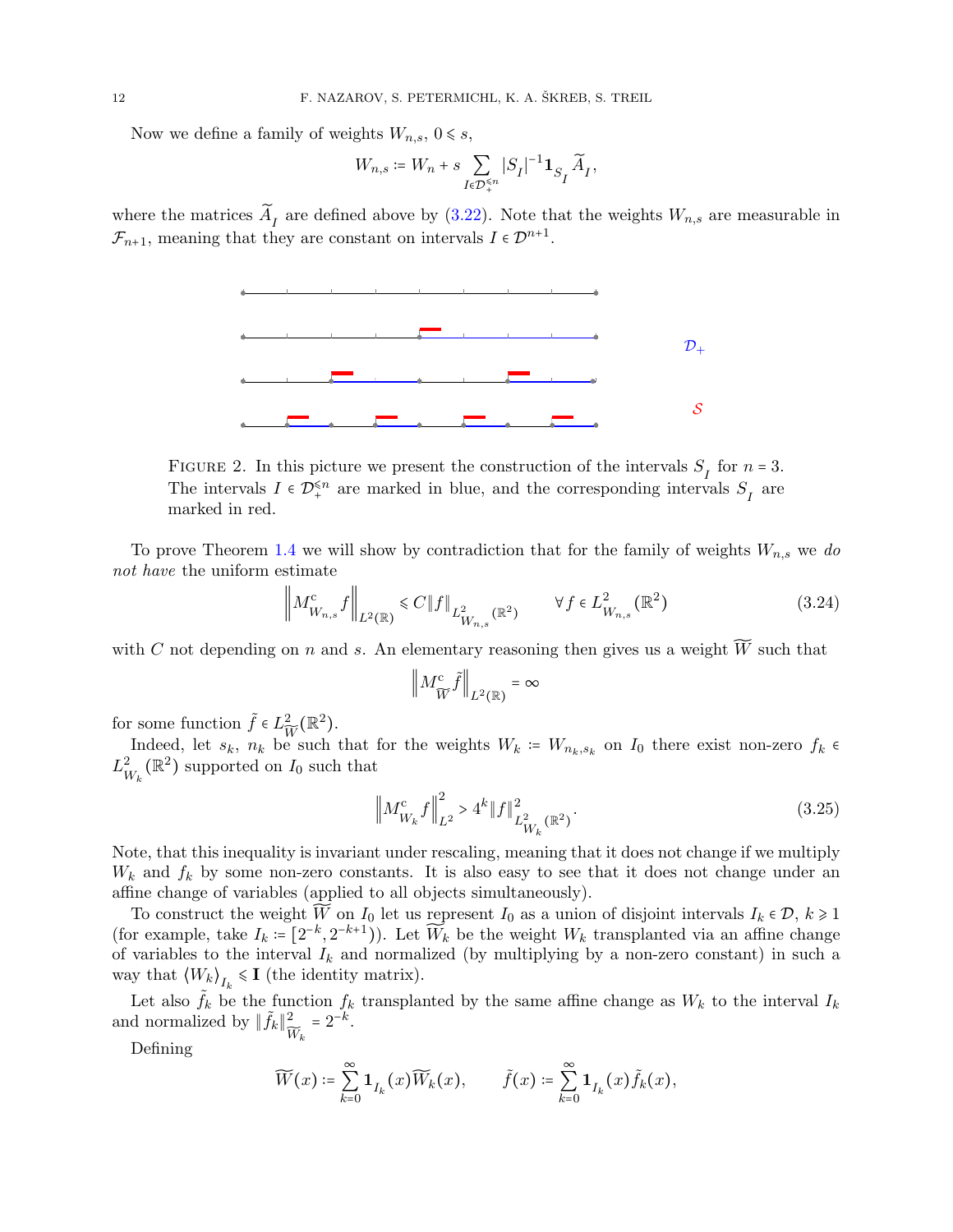we immediately see that  $\|\tilde{f}\|_{\infty}^2$  $\frac{2}{\widetilde{W}}$  = 1, and the estimates [\(3.25\)](#page-11-0) imply that

$$
\left\| \mathbf{1}_{I_k} M_{\widetilde{W}}^c \widetilde{f} \right\|_{L^2}^2 \ge \left\| \mathbf{1}_{I_k} M_{\widetilde{W}_k}^c \widetilde{f}_k \right\|_{L^2}^2 > 4^k \|\widetilde{f}_k\|_{\widetilde{W}_k}^2 \ge 2^k,
$$

which gives the desired blow-up.

3.2.2. An a priori estimate. Now, let us assume that we have the uniform estimate [\(3.24\)](#page-11-1) just for one function  $f = \mathbf{1}_{I_0} a$ , where  $a \in \mathbb{R}^2$  is the same as in inequality [\(3.21\)](#page-10-2) in Remark [3.1.](#page-10-3)

Our goal is to arrive at a contradiction to  $(3.21)$ . From our assumption we first deduce some weaker estimate, from which using a trick from [\[CuTr15\]](#page-14-1) we will get the desired conclusion.

To get to the final contradiction we need to estimate the weighted maximal function from below. We start with the trivial observation that for a weight W and a function  $f \in L^2_{\nu}$  $\frac{2}{W}(\mathbb{R}^2)$  and any collection of disjoint measurable sets  $S_I \subset I$  and measurable functions  $\varphi_I : I \to [-1,1]$  parametrized by  $I \in \mathcal{D}$ , the function  $F = F[f, W, S_I, \varphi_I],$ 

$$
F(x) \coloneqq \sum_{I \in \mathcal{D}} \left| \mathbf{1}_{S_I}(x) W(x)^{1/2} \langle W \rangle_I^{-1} \langle \varphi_I W f \rangle_I \right|_{\mathbb{R}^2}
$$

is pointwise estimated as  $F(x) \leq M_W^c f(x)$ . Indeed, if  $x \notin \bigcup_{I \in \mathcal{D}} S_I$ , then  $F(x) = 0$ . Otherwise the sum defining  $F(x)$  consists of exactly one term

<span id="page-12-1"></span><span id="page-12-0"></span>
$$
F(x) = \left| W(x)^{1/2} \langle W \rangle_I^{-1} \langle \varphi_I W f \rangle_I \right|_{\mathbb{R}^2}
$$
\n(3.26)

where  $I = I(x)$  is the unique  $I \in \mathcal{D}$  such that  $x \in S_I$ ; uniqueness of I follows from the disjointness of  $S_I$ . To get the maximal function  $M_W^c f(x)$ , we need to take the supremum of the right hand side of [\(3.26\)](#page-12-0) over all  $I \in \mathcal{D}$ ,  $I \ni x$  and over all  $\varphi_I$ , so no particular choice of  $I$  and  $\varphi_I$  can give us more than the maximal function.

It is easy to compute the norm of F and rewrite the trivial inequality  $||F||_F^2$  $\frac{2}{L^2(\mathbb{R})} \leqslant \left\| M_W^{\text{c}} f \right\|_L^2$  $L^2(\mathbb{R})$ as

$$
\sum_{I \in \mathcal{D}} |S_I| \left| \langle W \rangle_{S_I}^{1/2} \langle W \rangle_I^{-1} \langle \varphi_I W f \rangle_I \right|_{\mathbb{R}^2}^2 \leq \| M_W^{\text{c}} f \|_{L^2(\mathbb{R})}^2. \tag{3.27}
$$

The above inequality [\(3.27\)](#page-12-1) holds for any collection of disjoint measurable sets  $S_I \subset I$  and functions  $\varphi_I: I \to [-1,1].$ 

We remark that if we take in the left hand side of  $(3.27)$  the supremum over all such collections, we will get exactly  $||M_W^{\text{c}}f||_L^2$  $\mathbb{L}^2(\mathbb{R})$ . This is well known to the experts as the *linearization* for the maximal function, that reduces without loss of generality the estimates of a nonlinear operator (the maximal function) to the estimates of the (linear) embedding operator. Since for the current paper we only need the trivial estimate  $(3.27)$ , we will leave the proof of the details of this *linearization* as an exercise for a curious reader.

We specify the estimate [\(3.27\)](#page-12-1) to the case of  $W = W_{n,s}$  constructed above and  $f = \mathbf{1}_{I_0} a$ , with  $S_I$ defined in Section [3.2.1](#page-10-4) and  $\varphi_I = \mathbf{1}_{I_+}$  for all  $I \in \mathcal{D}_+^{\leq n}$  and  $\varphi_I = 0$  else, similarly as in Section [3.1.4.](#page-9-8) By noticing that for  $I\in\mathcal{D}_+^{\leq n}$  we have

<span id="page-12-2"></span>
$$
W_{n,s}(S_I)=W(S_I)+s\widetilde A_I\geqslant s\widetilde A_I,
$$

we get from the estimate [\(3.27\)](#page-12-1) that

$$
\sum_{I \in \mathcal{D}_{+}^{\leq n}} s \left| \widetilde{A}_{I}^{1/2} \langle W_{n,s} \rangle_{I}^{-1} \langle \varphi_{I} W_{n,s} f \rangle_{I} \right|_{\mathbb{R}^{2}}^{2} \leq \left| M_{W_{n,s}}^{c} f \right|_{L^{2}(\mathbb{R})}^{2}.
$$
 (3.28)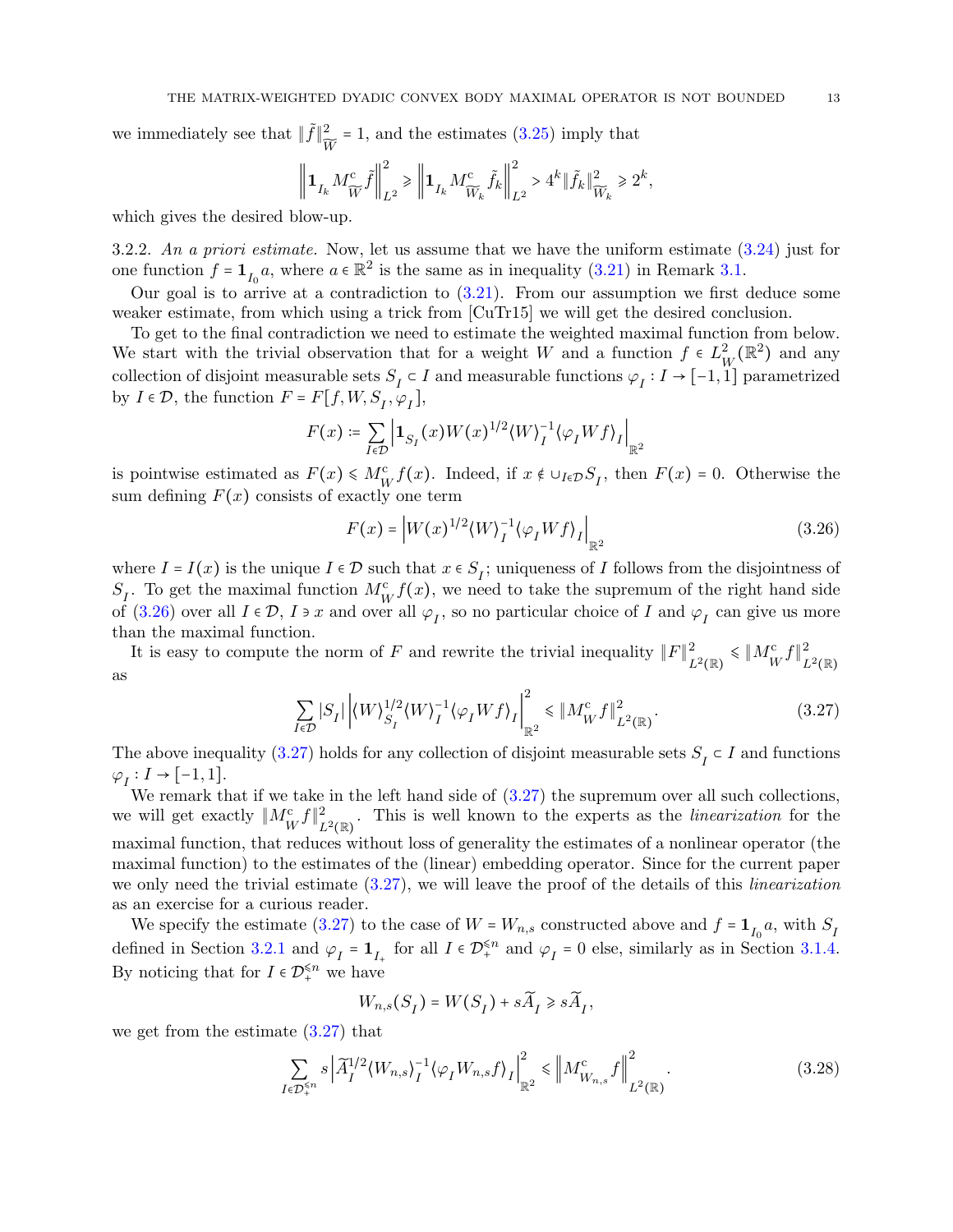But for  $f = \mathbf{1}_{I_0} a$ ,  $a \in \mathbb{R}^2$ , we have

$$
\left\|f\right\|_{L^2_{W_{n,s}}}^2=\left\langle \left\langle W\right\rangle_{I_0}a,a\right\rangle_{\mathbb{R}^2}+s\sum_{I\in\mathcal{D}_+}\left\langle\widetilde{A}_I a,a\right\rangle_{\mathbb{R}^2}\leqslant (1+s)\left\langle \left\langle W\right\rangle_{I_0}a,a\right\rangle_{\mathbb{R}^2},
$$

so we get from [\(3.28\)](#page-12-2) that

$$
s \sum_{I \in \mathcal{D}_+^{\leq n}} \left| \widetilde{A}_I^{1/2} \langle W_{n,s} \rangle_I^{-1} \langle \varphi_I W_{n,s} f \rangle_I \right|_{\mathbb{R}^2}^2 \leq (1+s) C \left\langle \langle W \rangle_{I_0} a, a \right\rangle_{\mathbb{R}^2} . \tag{3.29}
$$

which is our a priori estimate.

3.2.3. From estimate [\(3.29\)](#page-13-0) to a contradiction. For  $I \in \mathcal{D}_{+}^{\leq n}$  define

<span id="page-13-0"></span>
$$
R_{n,I}(s) \coloneqq \left| \widetilde{A}_I^{1/2} \langle W_{n,s} \rangle_I^{-1} \langle \varphi_I W_{n,s} f \rangle_I \right|_{\mathbb{R}^2}^2,
$$

so [\(3.29\)](#page-13-0) can be rewritten as

<span id="page-13-1"></span>
$$
s \sum_{I \in \mathcal{D}_+^{\leq n}} R_{n,I}(s) \leq (1+s) C \left\langle \langle W \rangle_{I_0} a, a \right\rangle_{\mathbb{R}^2}.
$$
 (3.30)

By the cofactor inversion formula, the entries of the matrix  $(W_{n,s})_I^{-1}$  $I<sup>-1</sup>$  are rational functions of s of the form  $p_{n,I}(s)/Q_{n,I}(s)$  where  $p_{n,I}(s)$  is affine in s and  $Q_{n,I}(s)$  = det  $(\langle W_{n,s}\rangle_I)$  has degree 2.

The components of the vector  $(W_{n,s})_{I_+}$  are polynomials of degree 1, so we can write

$$
R_{n,I}(s) = \frac{P_{n,I}}{Q_{n,I}^2}(s), \quad Q_{n,I}(s) = \det((W_{n,s})_I)
$$

and  $P_{n,I}$  is a polynomial of degree at most 4.

Recall that for  $I \in \mathcal{D}_+^{\leq n}$ 

$$
\langle W_{n,s}\rangle_I = \langle W \rangle_I + s \frac{1}{|I|} \sum_{J \in \mathcal{D}_+^{\leq n}(I)} \tilde{A}_J \leq (1+s) \langle W \rangle_I
$$

and thus for all  $s \geq 0$ ,

$$
Q_{n,I}(s) \le (1+s)^2 \det \left( \langle W \rangle_I \right) = (1+s)^2 Q_{n,I}(0).
$$

Therefore, the estimate [\(3.30\)](#page-13-1) implies that

$$
\sum_{I \in \mathcal{D}_+^{\leq n}} \frac{P_{n,I}(s)}{Q_{n,I}(0)^2} \leq \frac{(1+s)^5}{s} C \left\langle \langle W \rangle_{I_0} a, a \right\rangle_{\mathbb{R}^2}
$$
\n(3.31)

We need the following Lemma, see [\[CuTr15,](#page-14-1) Lemma 2.2]:

<span id="page-13-3"></span>**Lemma 3.2.** If  $p$  is a polynomial such that

<span id="page-13-2"></span>
$$
|p(s)| \leqslant \frac{(1+s)^N}{s} \qquad \forall s > 0,
$$

then  $|p(0)| \leq e^2 N^2$ .

We apply this lemma to the polynomial  $p$ ,

$$
p(s) \coloneqq \left( C \left\langle \left\langle W \right\rangle_{I_0} a, a \right\rangle_{\mathbb{R}^2} \right)^{-1} \sum_{I \in \mathcal{D}_+^{\leq n}} \frac{P_{n,I}(s)}{Q_{n,I}(0)^2}.
$$